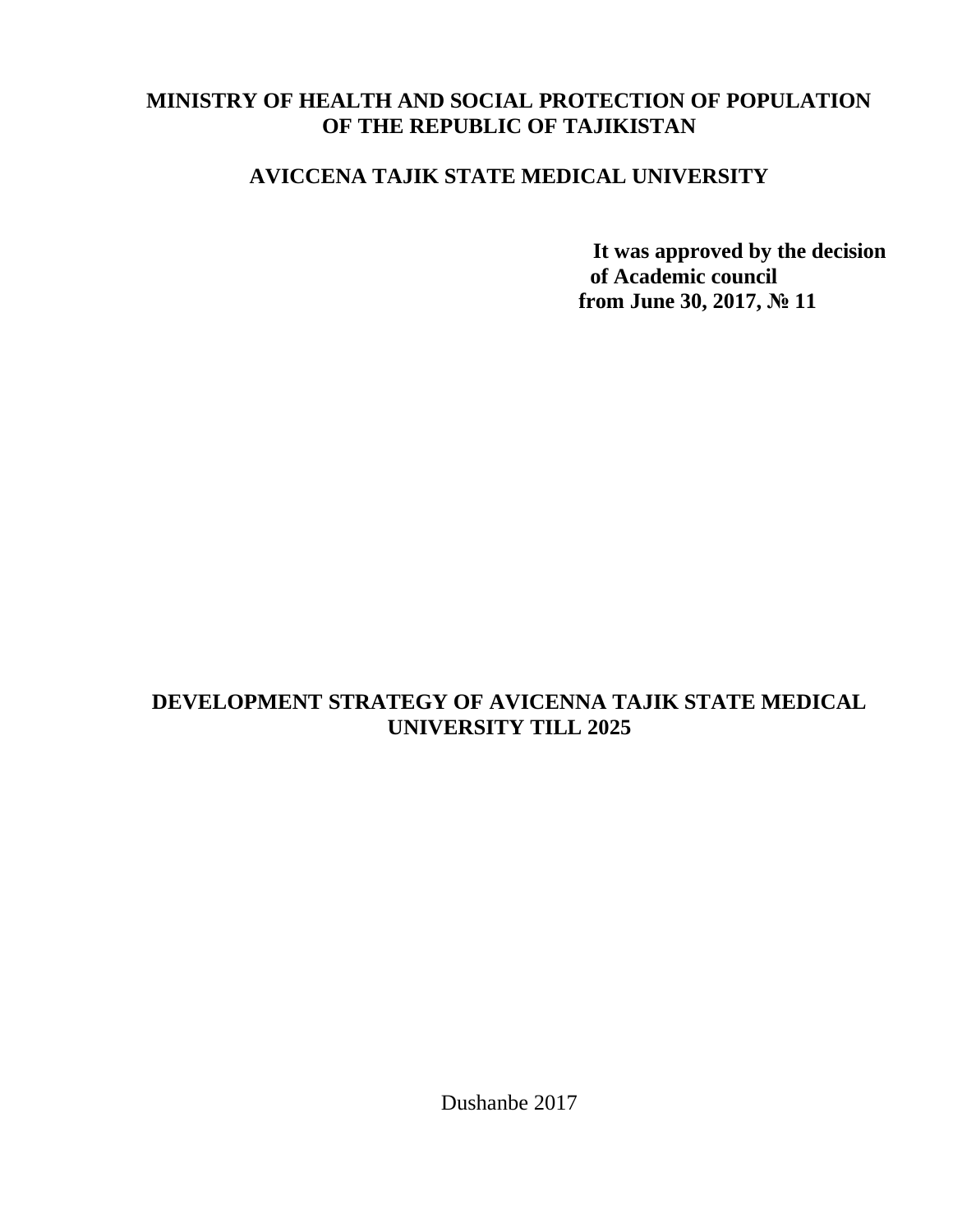### **CONTENTS**

1. Preface

2. Today's condition of Avicenna TSMU

3. The analysis of external and internal condition of Avicenna TSMU

4. The purposes and tasks strategy of Avicenna TSMU till 2025.

5. The expected results of introduction of strategy

6. The plan of measures in connection with introduction of development strategy of Avicenna TSMU till 2025.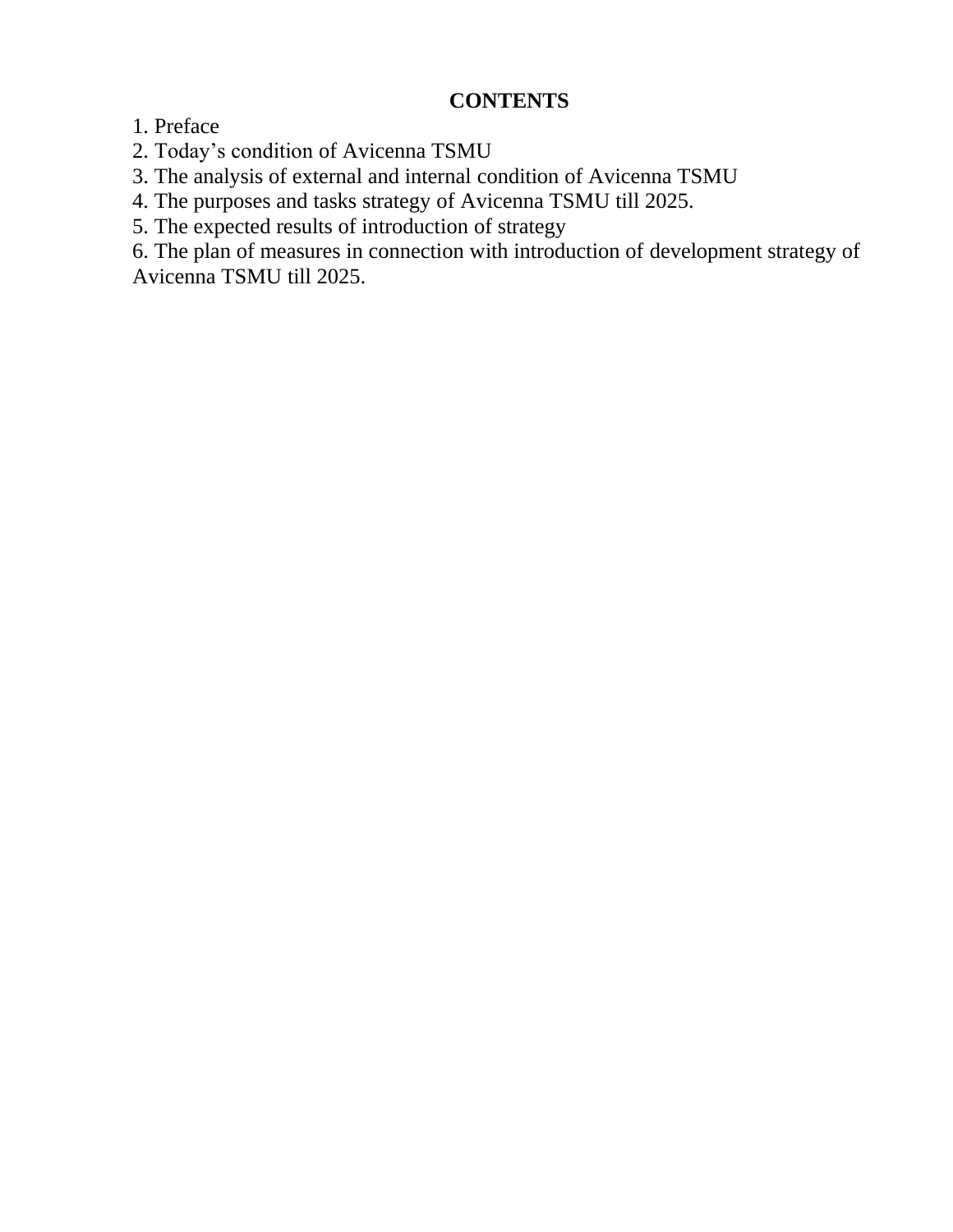### **PREFACE**

Avicenna Tajik state medical university is one of the most prestigious higher educational institutions of the Republic of Tajikistan on the basis of population requirements of the republic plays a key role in training of highly qualified specialists and improvement of health care conditions of the society.

National strategy of the Republic of Tajikistan for the period to 2030 defined health care as one of the priority directions and to highlight the accessibility of medical care, its quality and fruitfulness, in preparation of highly qualified personnel of the branch. Concerning target preparation of the qualified medical personnel meeting modern requirements according to the Decision of the Government of RT "The program of preparation of medical personnel for 2010-2020" has been approved. According to this program security of the country with doctors is unsatisfactory; the country needs the qualified medical competent experts.

 And therefore the main goal of Avicenna Tajik state medical university is training of the qualified medical specialists in inquiry of the population and improvement of society health states.

 The increasing development of science and technology and progress of modern world demands from medical specialists not only perfect theoretical knowledge and good professional abilities today, but also high degree of innovative skills, constant awareness of modern achievements of medicine and high morality. Medical education which begins since entrance of applicant into medical university its lasts and improves during his professional activity, today from the graduate of high medical institution is required of high mental capacities in the atmosphere of modern innovative technologies.

 It is considered that the entering of national education into global education sphere, process of science development and today's requirement to educational process, the university management seeks for improvement of curriculums to appropriate to the modern state and international standards, introduction of new technology of training and the knowledge assessment of personal and professional development of each employee, development of scientific and innovative works, improvement of material - technical base of university, introduction of new methods of strategic planning and system management, defines the priority directions in activity of university.

Taking into account all this in TSMU was created "Development strategy of Tajik state medical university till 2025". Achievements of the strategy purpose of university will enable to expand the direction and the sphere of activity, will enable to reform university from a higher educational institution to responsible scientifically innovative center and the coordinator on development of medical science and health care of the country. In this plan primary tasks are strengthening financially - technical and technological base, integration educational scientifically - innovative activity, medical business, increase of the international value of university and its employees.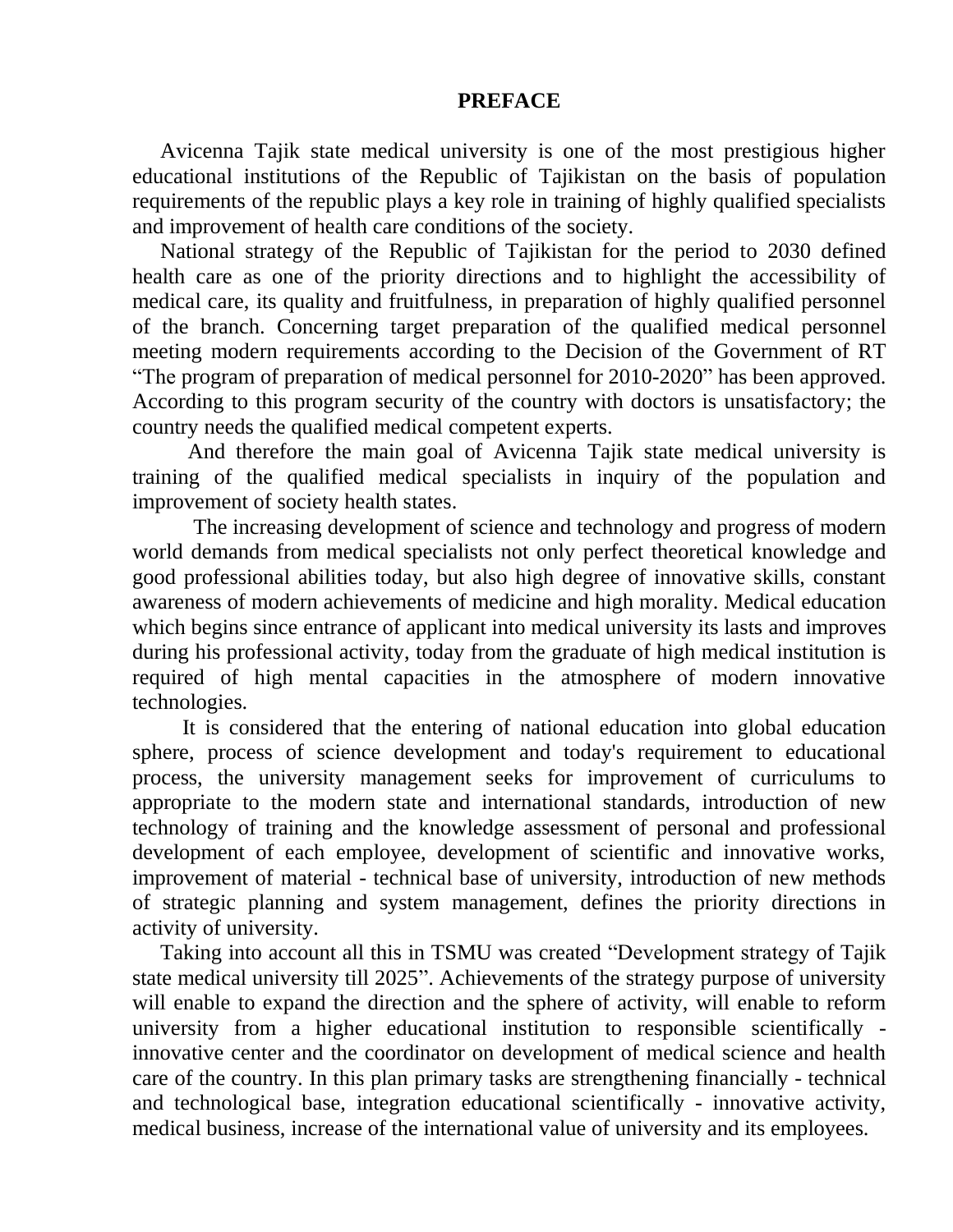This strategy reflects national policy of development of the higher medical education, contributes to increasing of scientific base, improvement of innovative system of medical education, preparation of the business competent staff conforming to requirements of society.

Avicenna TSMU has a wide experience of creation, rationalization proposals and discoveries, creativity and seeks for development. In this shrine of science mighty scientific force in the field of country medicine are functioned. With confidence it is possible to tell that this palace of experts has huge creative potential, the national traditions are improved by medical skill, on the way to strategic purposes of university will make great progress.

This strategy to strengthen a role of university in training of staff, in development of medical science and technology, health protection of society, will promote strengthening of its world situation and Avicenna TSMU till 2025 will turn from a higher educational institution into scientifically - an innovative educational complex, and take the leading place in fruitful innovative medical care.

The rector of Avicenna TSMU, MD, professor Gulzoda M. K.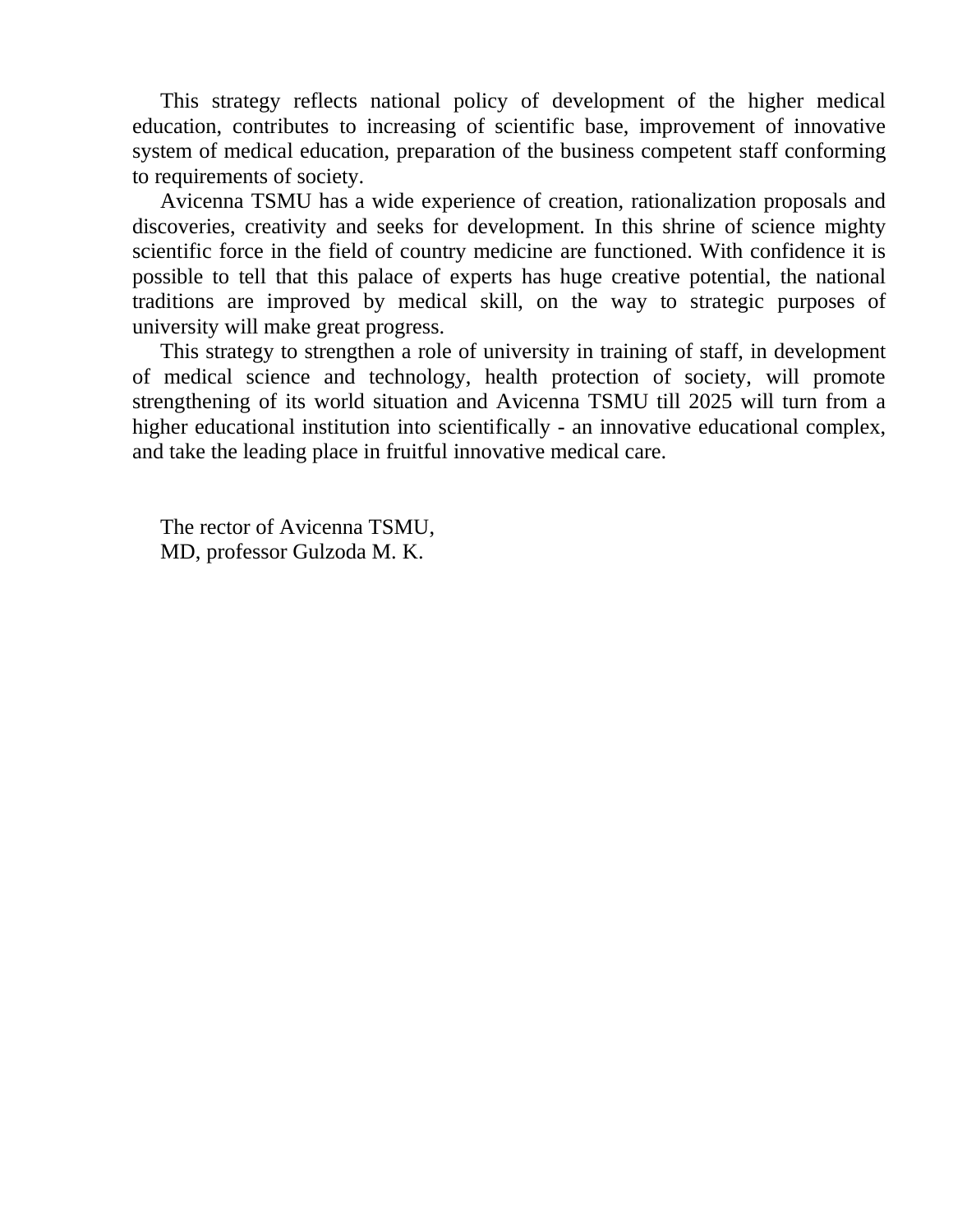### **TODAY'S (PRESENT) CONDITION OF TAJIK STATE MEDICAL UNIVRSITET**

Establishment of a higher educational institution in the field of medicine is one of the strongest achievements of Tajik people which takes the leading place in training of staff branches, organization and development of medical science, health protection of population of Tajikistan.

Though Avicenna Tajik state medical university has no long-term history, had experienced various periods of activities. This high institution began its activity in 1939. Till 1950 was considered heavy period for the country that could not effect in development of this institution. In 1952 by the decision of the Soviet government the university had been named the great son of Tajik people Abuali ibni Sino (Avicenna), and in 1992 it received the status of university. In 1990 for big achievements in preparation of qualified personnel the university was awarded the International prize of APN of Abuali ibni Sino (Avicenna).

In an initial stage of the state independence political and social events, the state difficulties influenced its negative effect and on activity of university. Fortunately in recent years with assistance of the Government of the Republic of Tajikistan for TSMU began period of creation and restoration. Within realization of "Programs of development of Avicenna TSMU for 2006-2015", approved by the decision of the Government of RT, strengthened material and technical basis of the university, educational buildings and hostels are repaired. As a result educational process was regulated, favorable conditions were created in order that today the medical university to take a specific place among medical educational institutions of the region. During not so long activity the university trained more than 37 thousand specialists in the field of health care who nowadays live and work not only in the republic, but also beyond.

Avicenna TSMU has the number of educational-household and office buildings which total area makes 19,2 ha. From this 105 733 sq.m are made by the useful educational area. Educational process, scientific clinical work is carried out in educational buildings of the university, in the centers, in city and republican clinical hospitals.

There are 10 372 learners at the university now, including 8 930 students, 609 residents and interns, 180 people are trained according to the program of postgraduate study and doctoral studies of PhD. There are 789 foreign students are trained from 13 countries - India, Russia, Kazakhstan, Kyrgyzstan, Turkmenistan, Uzbekistan, Latvia, Azerbaijan, Afghanistan, Iran, Yemen, Denmark and the USA.

Professional and teaching staff of Avicenna TSMU consists of 680 people, including 84 doctors of sciences and 230 candidates of sciences. From them 40 professors and 51 associate professors. There are 152 external teachers and part-time workers. The average age of PTS makes 48,5 years, from the total number of PTS 142 - youth till 35 years.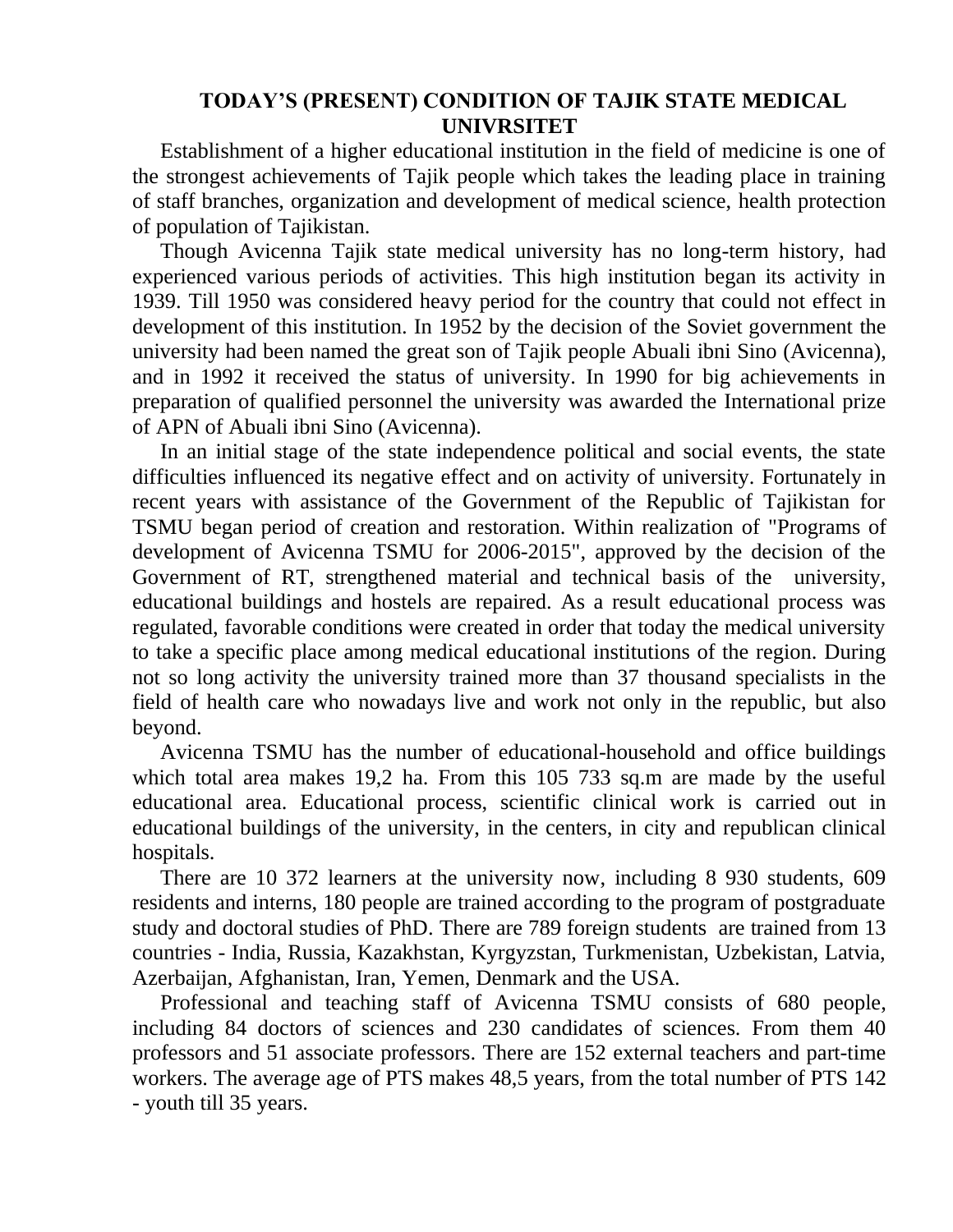Educational process in Avicenna TSMU is regulated by educational department. Educational process is carried out by 12 structural units - educational department, faculties, coordination Council, scientific - methodical Council, Center of training in practical skills, Center of post diploma degree training, STC (single test centre), Center of information technologies, Office of registration of credit system of training, group control of training quality, Department of work practice, scientific library and Center of pre-university preparation.

At the university educational process is carried out by three types of state standard of the higher education and three types of curricula by which the university trains specialists in five specialties - "1 - 790101 - Medical business", "1 - 790102 pediatrics", "1 - 790103 - hygiene, sanitation and protection of public health", "1 - 790107 - stomatology", "1 - 790108 - pharmacy". And also the university trains bachelors in "Medical business" from among foreign citizens.

Educational process at the university is carried out in three languages - state language (Tajik), Russian and English languages.

In Avicenna TSMU with assistance of the Swiss office on development and cooperation the project reform of medical education had been developed since 2008. For the equation of national educational process to the international standards of the higher education in the university are introduced modern education systems. In 2008 medical university was the first introduced test system of an assessment of students' knowledge among higher education institutions of the country. And also credit modular system of training step by step was found at faculty of public health. Now training at this faculty is completely conducted on credit-modular system. In 2016 - 2017 academic years the first year students of medical faculty were also transferred on credit-modular system, rating system of training.

Students' practical training is one of the most important parts of educational process. Students for the purpose of acquisition of practical clinical skills are carried out practical training on the basis of medical institutions of the cities and regions of the republic. 45 000 students annually pass practical training.

The center of post diploma degree preparation of the university carries out retraining professional and teaching staff of the university, doctors of various specialties medioprophilactic institutions of various cities and regions of the country where improvement of qualification of 176 programs are carried out, and primary specialization is carried out according to 19 programs. Educational process is completely equipped with the educational equipment; scientific library provides students with educational literature. More than 465436 copies of books from which 53,5% educational literature and 38% scientific medical literature are collected in scientific library of the university. Systems of informative providing, office of management of bibliographic data and the computer database are created at the library. The electronic library is supplied with 800 computers connected to the international Internet channels. The base of electronic library consists of more than 7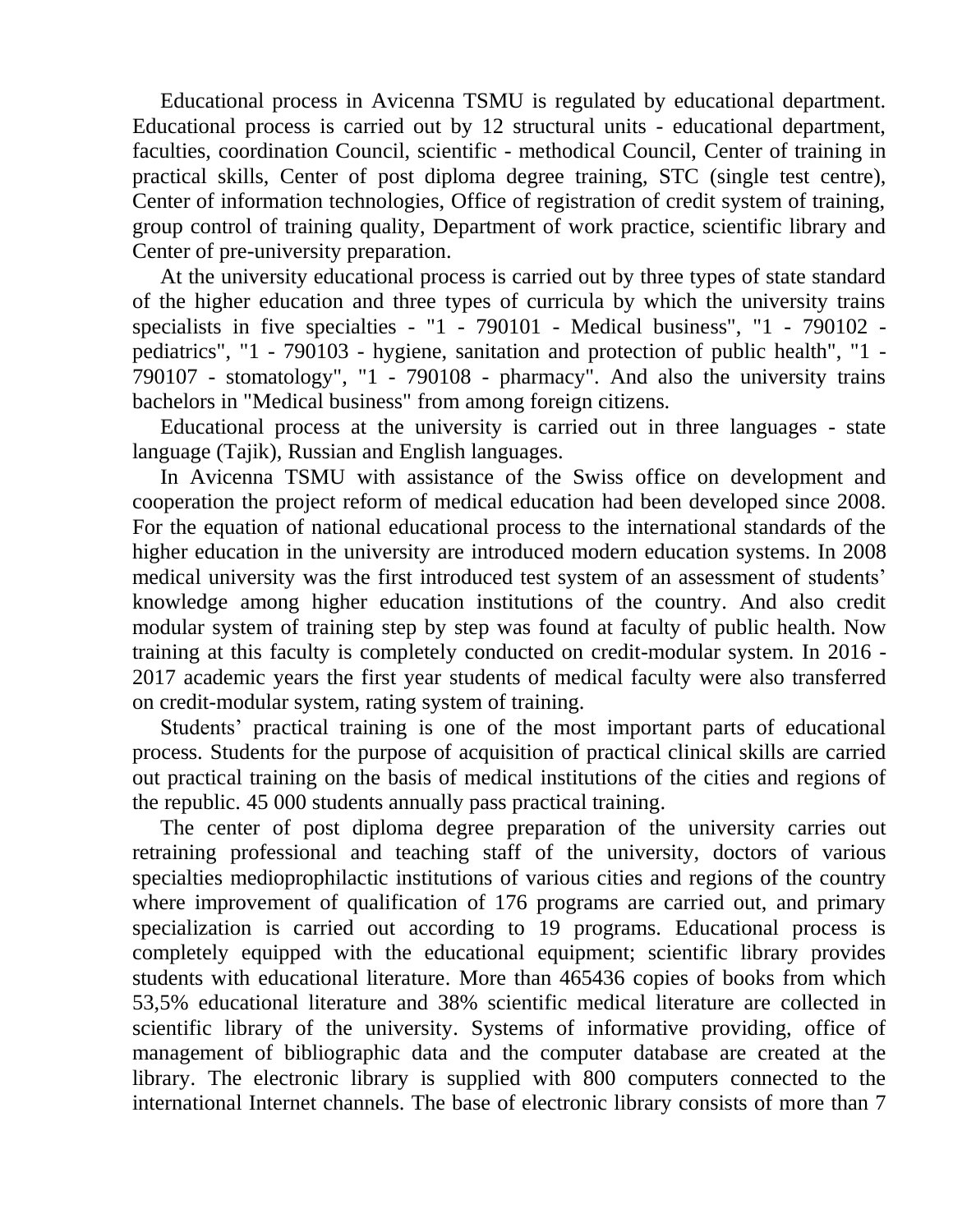000 copies. The library of the university is one of the best libraries of higher education institutions of the country.

Scientific innovative activity is one of indicators by which a level of development of higher educational institutions is determined. For this reason scientific innovative activity, innovation and discovery, preparation of scientific staff and involvement of students to scientific work is defined as one of the priority directions in Avicenna TSMU. Scientifically - innovative activity of the university is coordinated by the vice rector for science and publishing house. The department of science consists of the following divisions:

Departments:

- Department of science and innovations
- Department of preparation of scientific staff
- Department information publishing

### **Centers:**

- Strategic development and management center
- Information center on medicines
- Center of translation of literature and branch terminology

### **Central scientifically - research laboratory: Commissions**:

- expert commission on primary materials of scientific theses.
- Interdepartment expert commissions.
- Competitive committee

### **Councils:**

- Scientific coordination Council.
- Dissertation councils.
- Youth scientific council.
- Editorial Council of Payomi Sino journal ("Avicenna's Bulletin").
- Editorial Council of Avji Zuhal journal. (Zenith of fame)

Avicenna TSMU a plays a noticeable role in realization "Programs of innovative development of the Republic of Tajikistan for 2011-2020", "Strategy of the Republic of Tajikistan in the field of science and technology for 2015-2020", "Programs of preparation of scientific staff of the Republic of Tajikistan for 2009 - 2015".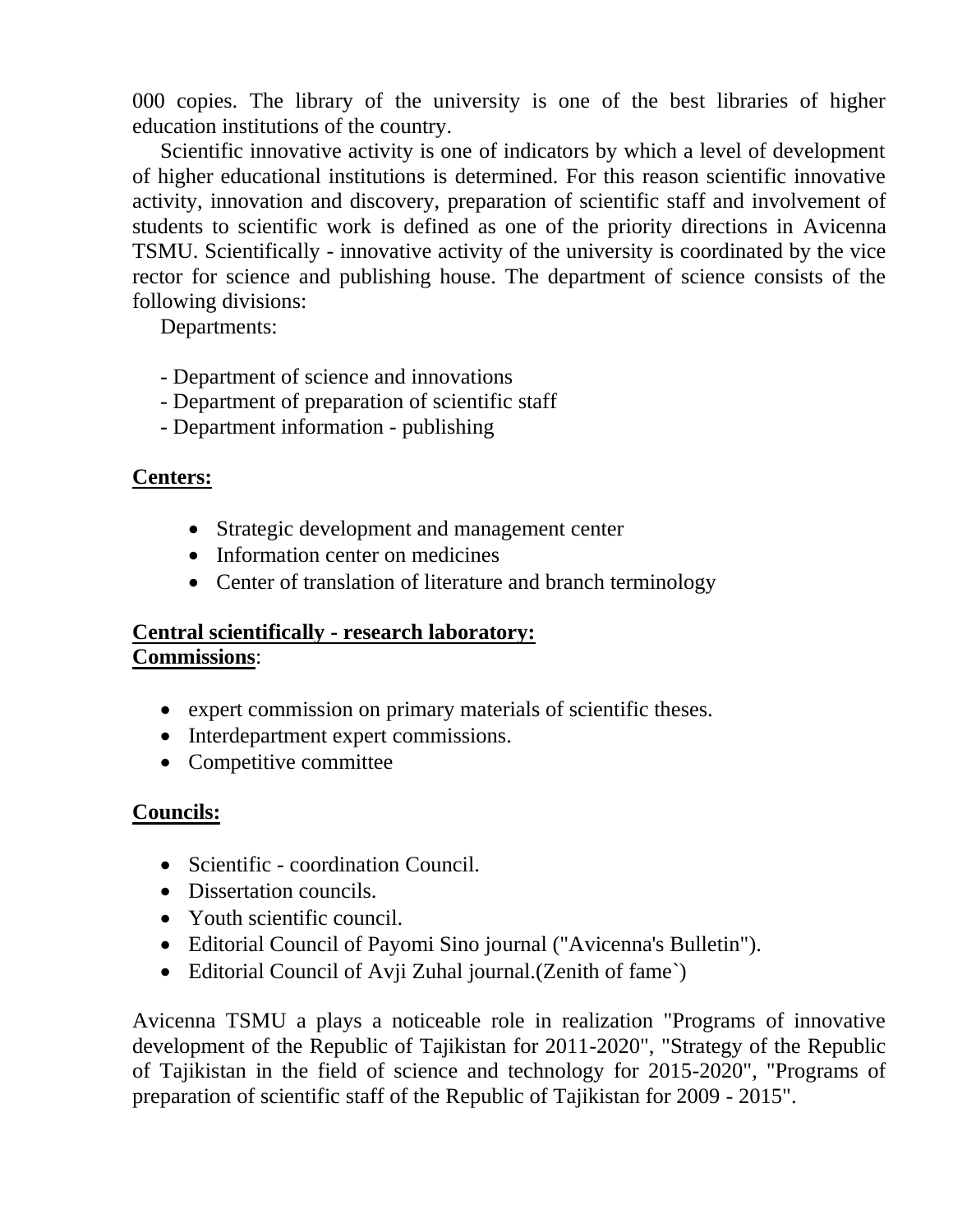Scientists of the university carry out research work on the medical directions, priority for the republic; their activity covered for this period of 12 projects invested from the state budget and 27 initiative themes of departments. And also it was made 12 department scientific subjects which will be realized in 2017.

It is necessary to remind that 12 scientific projects begun in 2016 have creative innovative features which were adjusted by means of modern research ways. It demonstrates to the effect that material and technical basis of the university is developed for carrying out scientific researches, got ample opportunities for carrying out modern researches.

The contribution of scientists of the university evident in creation of new ideas, results of intellectual power in connection with improvement of methods of examination and treatment, innovations, discoveries and their introduction in production.

Within three last years 50 discoveries and 159 rationalization proposals were made by scientists of the university.

From 2009 to 2015 under the leadership of scientists of the university and foreign scientists, 194 candidate and 25 doctoral dissertations were defended by the university staff.

At present time 80 days graduate students are trained in postgraduate study according to 19 programs. The number of applicants of a candidate's degree is 70 and doctor's degrees - 5.

Central research laboratory of Avicenna TSMU consists of 9 branch, equipped with the modern equipment laboratories:

- 1. Biochemical laboratory.
- 2. Clinical laboratory
- 3. Morphological laboratory
- 4. Psychophysiological laboratory
- 5. Molecular genetic laboratory.
- 6. Water laboratory.
- 7. Laboratory of stem cells inoculation.
- 8. Laboratory of experimental pharmacology.
- 9. Laboratory of experimental surgery.

And also 19 educational and scientific laboratories function at the universities departments. The university possesses periodicals, one of which is the scientific journal registered in the register of HAC Russian Federation, "Payomi Sino" ("Avicenna's Bulletin"). And also the university is the only publisher in the country of scientifically - practical journal in the field of medicine in state language of "Avji Zuhal" which has been published since 2010.

The total articles and theses printed by scientists of the university made 557. Over the last 5 years 29 articles in journals which entering the register of Web of Science and Scopus were printed.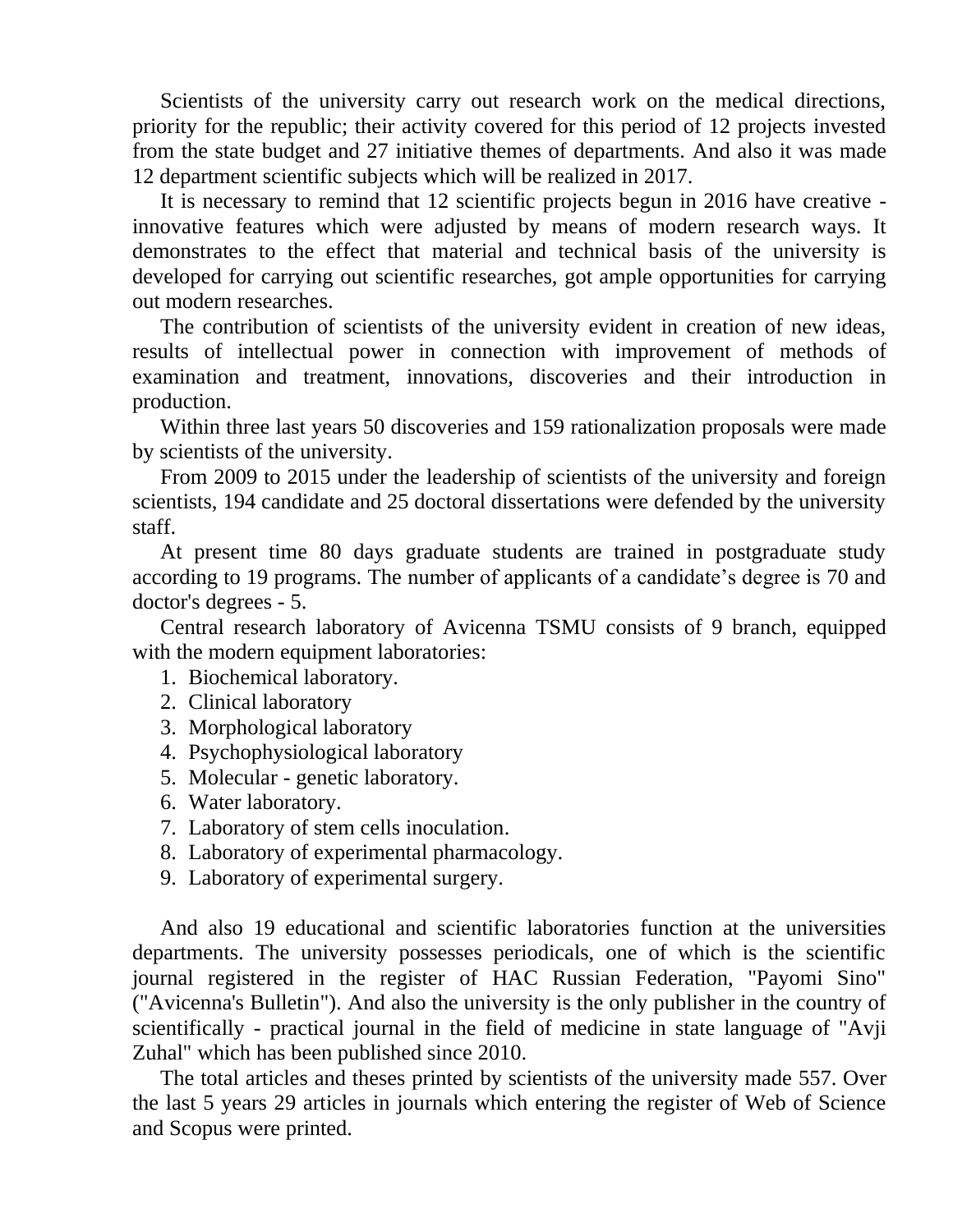For development of research works among students, and for the purpose of attraction them to scientific and creative work, selection of capable, talented and active students at the Department of science since 2012 Council of young scientists and students' scientific society was created.

To improve even more activity of scientific societies of the university in 2015 they were united into "Students' scientific society" which operating structure is the Scientific council of youth. This council plays an important role in involvement of students to scientific and creative work, introduction of state policy of the republic in this direction, including in the international cooperation of students, in their active participation in the international scientific actions, and also in participation of young foreign scientists in scientific and practical conferences of the university. It should be noted that over the last 5 years 95 participants of scientific youth organization took part in the international scientific actions and became owners of the Diploma "Best report".

Young scientists of the university regularly participate in competitions and actions, including in a competition for state prize of Ismoil Somoni among young scientists presented scientific works, 17 of them became winners of this prize till today.

Young researchers and Summer sciences schools which play a noticeable role in stimulation and improvement of scientific work among youth function at the university for the purpose of involving to scientific work and strengthening of scientific and creative work of youth. The training seminars of these schools attracted a large number of these students, including foreigners. Students from the Russian Federation, Kazakhstan and People's Republic of China annually take part in their work.

Scientific and practical conferences and seminars with participation of foreign scientists and students are regularly held at the university where achievements of modern medicine are presented. Materials of the conference are published as in the separate collection. In the current year in the 12th scientific and practical conference of young scientists and students of Avicenna TSMU "Youth role in development of the medical science" with participation of foreign representatives devoted to "The year of youth" 326 scientific articles were presented, 962 theses of domestic young scientists and students, 371 theses from the known scientific and educational institutions of Russian Federation, Republic of Kazakhstan, Kyrgyzstan, Ukraine, Belarus, Uzbekistan and Afghanistan were published in the collection of conference.

Educational process, mass cultural work and students way of life is regulated by Department of education and culture. Annually for the purpose of implementation of the plan of measures of the university, the ministries, managements and Government of RT in the field of moral education of youth, consciousness feelings and national self-determination inculcations, patriotism are held more than 100 political, cultural, sporting events and various competitions.

One of the priority directions of employees of Avicenna TSMU is treatment-andconsultation activity. Medical services are rendered by employees of 39 departments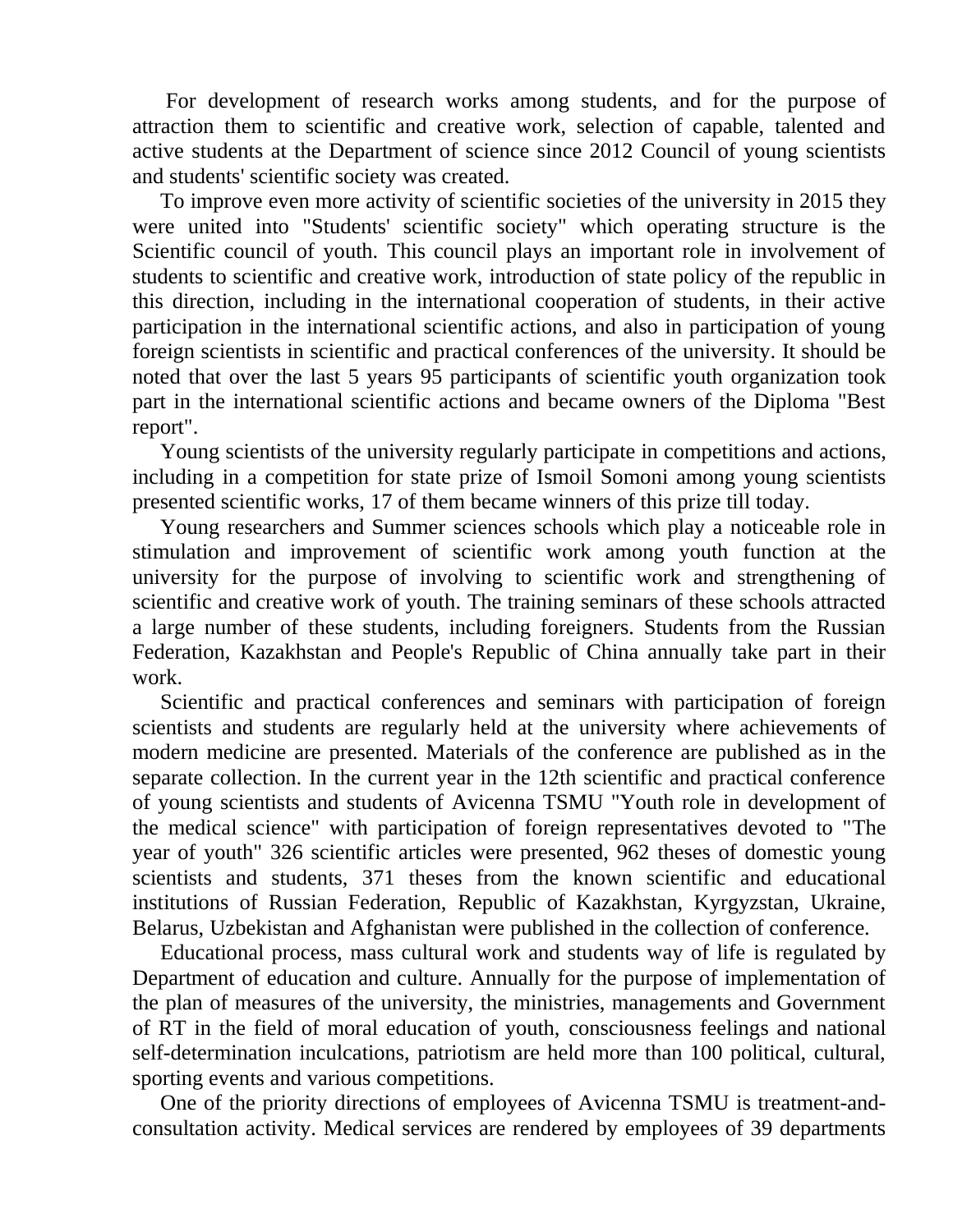of university on the basis of city and republican medical institutions. Besides the university has Educational clinical center "Stomatology" and Medical and diagnostic center where provide treatment-and-consultation help to the population on high level.

Thus, the contribution of staff of the university to public health care of the republic is marked only in 2016 diagnostic treatment-and-consultation help had been provided for 62 703 patients.

Department of international relations of the university makes big efforts for implementation of international treaties of university on cooperation with the foreign organizations. Till 2016 the university had made 89 contracts with educational and scientific foreign institutions. Besides during 2016 11 interuniversity contracts were signed. Totally 100 contracts on cooperation are realized.

At present there are functioning 17 projects sponsored by foreign organizations at the university. "Medical education reform" project, supported by the Swiss office for development and cooperation, projects by the program of Erasmus + in the field of higher education, training of foreign languages, academic exchange, scientific projects in partnership with Robert Koch's research institute (Germany), Ludwig's university (Germany) and WHO play an important role in the development of educational and scientific activity of the university. Capital investment in these projects makes more than 2.7 million somoni.

One of the international activity directions of the university is strengthening of academic exchange. In frame of joint agreements teachers and students of the university are sent to authoritative foreign institutions for training and exchange of experience. Teachers and students of the university are also sent to Goethe university clinic of Frankfurt am Main (Germany), Karaganda state medical university (Kazakhstan), Izhevsk state medical academy (Russia), Kharkiv pharmaceutical university (Ukraine) for knowledge improvement, and also on academic exchange program, teachers of Karaganda medical university delivered a number of lectures and practical trainings for students of Avicenna TSMU.

### **THE ANALYSIS OF EXTERNAL AND INTERNAL CONDITION OF AVICENNA TSMU**

Steady development of the world community, science and technology progress sets new tasks for higher educational institutions, increases their responsibility. Within the last 10 years the tendency to increase of competition in the process of education and science is noted that depends on scientific and technical progress and globalization of society. This tendency laid the foundation for increase of requirements of quality of education and research works in higher educational institutions. Representation of these requirements on the Bologna declaration which basis is composed an assessment of knowledge, a quality assurance of training and the mutually beneficial relation between students and teaching staff is observed. One of properties of use of the Bologna system bases in relation to realization of high-quality medical education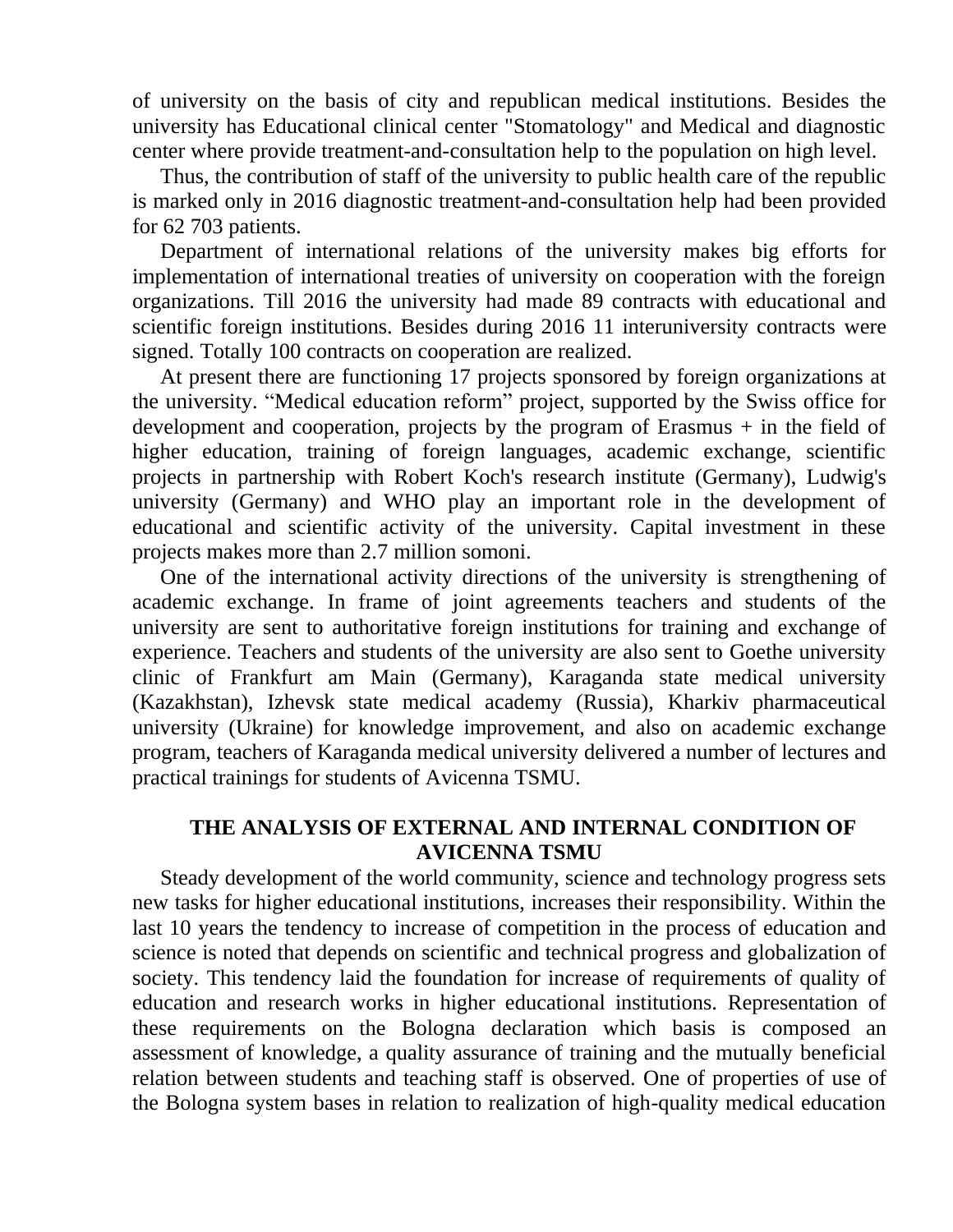in the XXI century are the new training programs corresponding to domestic and foreign labor market.

The founder of national unity and Peace, the Leader of the nation, the President of the country, dear Emomalii Rahmon in the next Message to Majlisi Oli RT (on December 22, 2016) declared that "in the forthcoming 5 years activity of the Government of RT will be directed to improvement of quality of human potential, the great attention to problems of science, education, health care, culture, environment and employment of the population will be paid".

Along with it the Government of RT developed "National strategy of education development in the Republic of Tajikistan to 2020 years" on which the tasks assigned by the President of the Republic of Tajikistan to branch of education are considered as also priority purposes of development of the 1000 anniversary and other important strategic acts of the Republic of Tajikistan.

"National strategy of education development of the Republic of Tajikistan to 2020 years" is developed for the purpose of a fruitful development of education on the basis of world practice taking into account conditions and prospects of development of the country and is the main guide for higher educational institutions; its main objectives are defined.

The plans realized so far at university, the achieved success cannot satisfy today's requirements as still in university activity there are a lot of difficulties and unresolved problems. In this regard administration of the university taking into account tendencies of the modern world guarantees modern system of the perfect innovative education at the university directed not only on knowledge, but also competence of the prepared staff. Drawing up and application of the training programs adapted for the national and international standard of the higher education allow to increase quality of training at the university and promote that the prepared staff met requirements of labor market and satisfy requirements of the state and society.

In performance of university mission, its purposes the leading role is played the professional and teaching staff. Development and prosperity of the university depends on formation of professional mission of each employee. Therefore in modern higher educational institutions the requirement to knowledge, professional abilities and enterprise of employees raised.

Professional and teaching staff of Avicenna TSMU consists of the prominent and knowing the business scientists that is considered one the main advantages of the university. In the future to this structure will be joined also young scientists, where is paid special attention for their professional knowledge and abilities.

Along with it the creation of conditions for formation of pedagogical abilities, developments of their scientific and creative potential, improvement is required. Though teachers of the university take extension courses by "Pedagogy" program, the level of their teaching does not meet modern requirements. And therefore it is necessary to expand level of professional development of university staff on the basis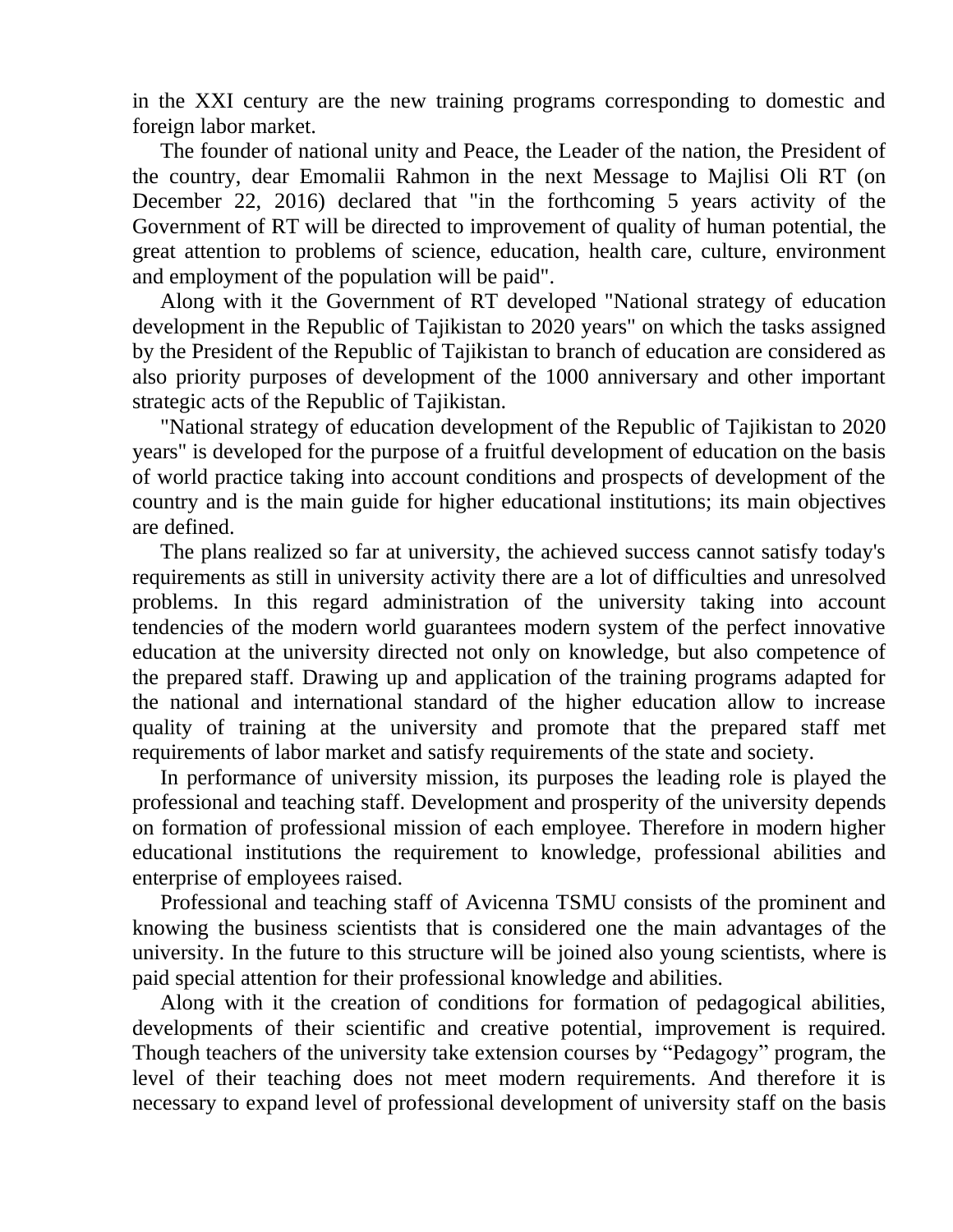of prestigious foreign institutions, to invite to the University prominent foreign scientists.

The following problem is the system of an assessment of pedagogical activity of the professional and teaching staff which is based on mediocre indicators - progress of students and PTS degrees. Taking into account it is desirable to introduce system of an assessment of PTS activities for experience and professional skill. The world scientific community estimates activities of scientists and inventors for importance and a role of scientific results in practice and on their economic advantage. Scientific publications are a reflector of scientific results; by their means ideas and thoughts of researcher are brought to scientific society. And therefore activity of scientists is estimated by quality of articles published by them that in this direction the system of estimates of scientific base is introduced, i.e the place of articles is determined by the number of theses on the basis of which HIRSCH of the scientist is defined. The analysis of scientific activity of researchers of the university according to HIRSCH indexes with the use of Russian scientific and information base (e - library), showed that scientists who have three and more HIRSCHes totally are 15 people. Therefore, taking into account the requirements of the modern world the increase of indexes researchers' scientific activity of the university demands more effective measures. Application of material stimulation of scientific and talented specialist with the use of grants with target capital investment into research works improvement of the budget of the university at the expense of additional funds in order to find and involve experienced specialists to the university.

In the modern world the higher educational institution turned into the most important source of economic, social development of the countries and into a major factor of improvement of welfare and personal development of citizens. The university plays a key role not only in training of specialists, but also in development of science, production and improvement of society. And therefore scientific and innovative, inventive, rationalization activity are defined as one of priority activities of Avicenna TSMU.

The government of RT on March 3, 2011 made the decision No. 114 on the adoption of Strategy of the Republic of Tajikistan in the field of science and technology for 2011 - 2015. This strategy defined the priority directions of scientific researches in which Tajik scientists create and realize scientific projects. Including scientists of the university carried out several projects which are of great importance for country's public health.

Taking into consideration intensive development of science and technology in the modern world, the President of the country expressed fear in his performance that "… *in Tajik science innovations and scientific initiatives are a little noticeable, few talented, inventive, innovators are attracted to the exact sciences and custom-made subjects are not met state interests*".

In this regard scientists of the university need to develop scientific projects on those directions which were defined by the Government of the Republic of Tajikistan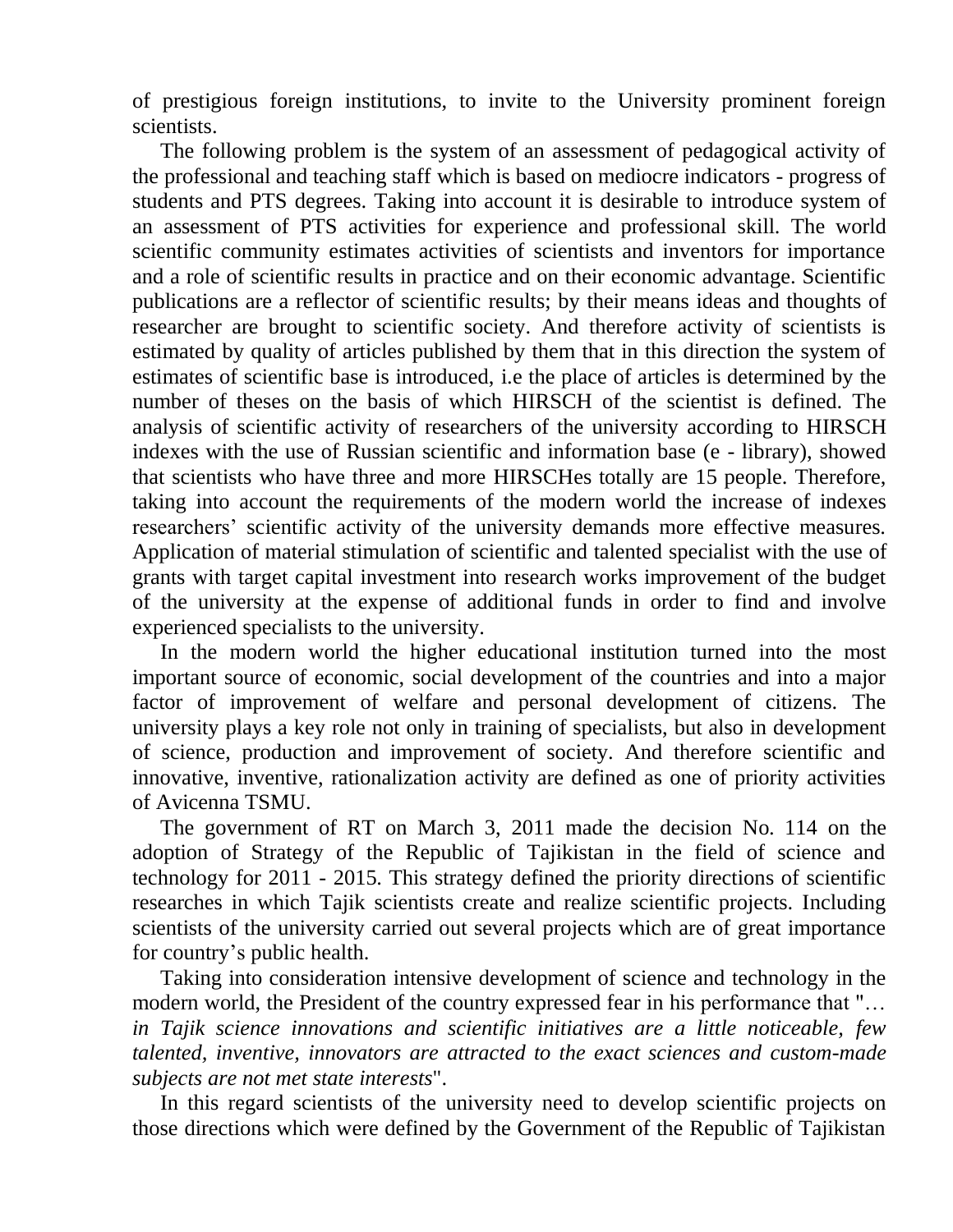and to realize them. At the same time the administration of the university has to take the measures promoting capital investment of those research works which have fundamental properties.

Innovative activity in the country is in a formation stage, for the purpose of fruitful regulation the Government of the Republic of Tajikistan adopted "The program of innovative development of RT for 2011-2020". And also in 2010 the law "Of Technological Park" which became a basis of formation of technological innovative infrastructure was approved. It is determined that higher educational institutions have to make contribution to the development of science and technology, innovative technology, associations of intellectual powers, in introduction of scientific technological and innovative achievements. Therefrom follows that creation of technological parks (scientific park, technopolis and technological incubator), planning of scientific and innovative projects, training of specialists in the field of innovation, the organization of branch production and service is one of the most important aspects of higher educational institutions activity.

Avicenna TSMU accomplished a large number of works on implementation of policy of the Government of RT on innovative activity too. The projects having innovative property were offered as a result of which modern methods of treatment as stem cells treatment, organ transplantation, decreasing ways of death hazard of newborns, introduction of modern methods of heart treatment and blood vessels have began apply in the republic.

Despite visible achievements innovative inventive and rationalization activity at the university demands improvement.

One of fundamental factors of strengthening of scientific innovative activity is capital investment in scientific projects. Considering an economic and social condition of the country for radical development of scientific activity of the university, it is expedient to develop mutually beneficial bilateral cooperation with the advanced foreign educational institutions. This cooperation will give the chance to involve foreign scientists in scientific activity of the university, to create and realize joint projects. It is also necessary to create innovative infrastructure, to develop joint scientific projects, to put intellectual property and innovative medical care on commercial rails.

In development and prosperity of science and introduction of scientific achievements in applied medicine an important role is played by branch scientific communities. Analyses showed that in today's world community an important role is played by scientific associations and special scientific organizations which carry out various scientific conventions and the congresses, thereby play a major role in creation of modern methods of diagnostics and treatment; increase of knowledge and abilities level of specialists, discussion of scientific achievements and their implementation. Therefore, Avicenna TSMU needs to take cardinal measures for creation of scientific organizations in various branches of medicine, to become the initiator of their strengthening and improvement of their activity.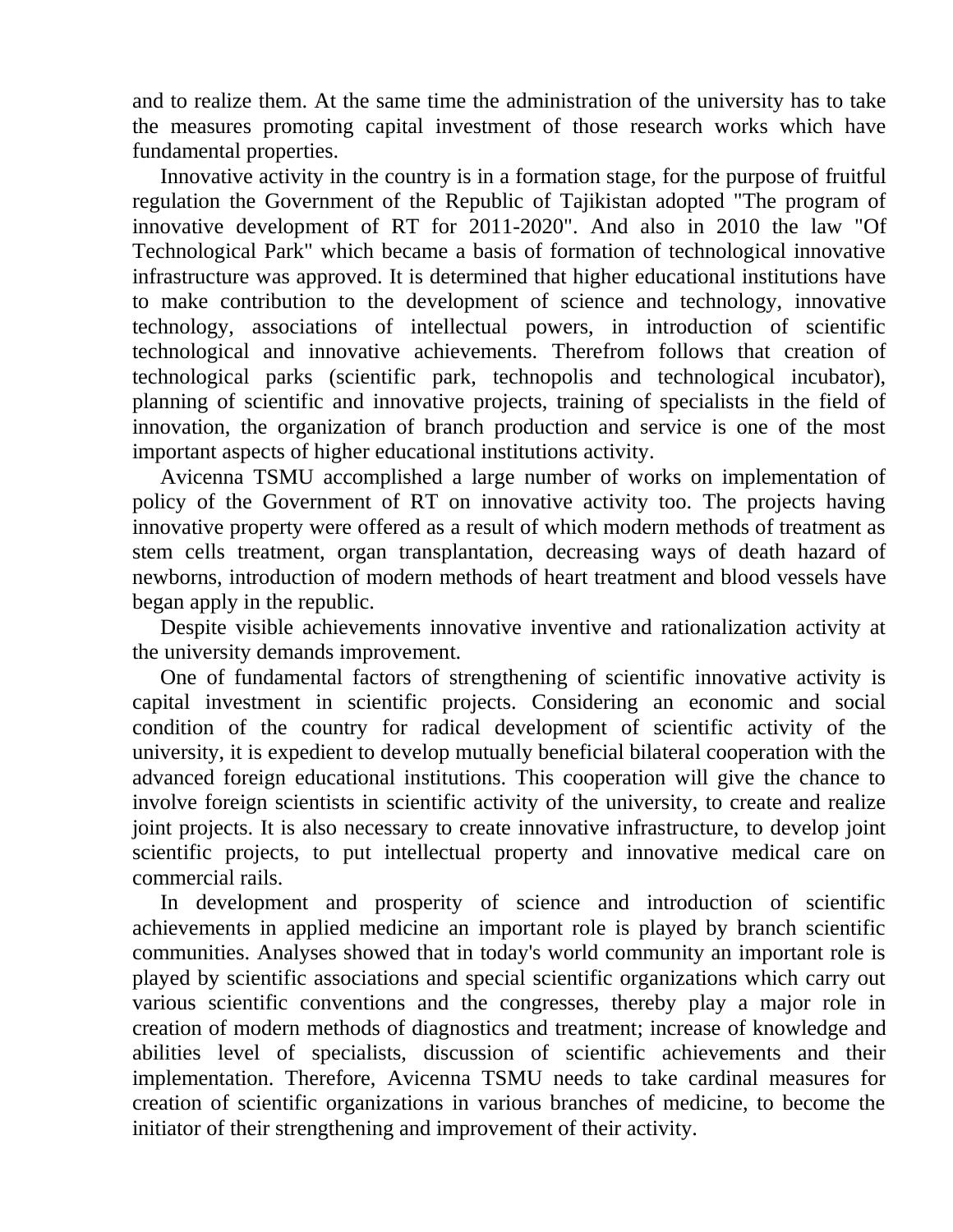The analysis of scientific, educational and clinical laboratories activities of the university showed that their activity is not completely fruitful and expedient though laboratories are equipped with the modern devices; level of service of population leaves much to be desired. Also working opportunities of the branch specialists occupied only with educational process it is not used in laboratories up to standard. This problem also requires solutions.

The problem of attraction of youth to scientific and creative work, stimulation of inventors and innovators, social support of graduate students and applicants that creates favorable conditions for implementation of youth research work take the important place in Avicenna TSMU.

For the purpose of support of scientific and creative activity of youth the Government of RT on 1.08. 2015 made the Decision No. 496 "On allocation of minimum grants for the purpose of involvement of students to drawing up innovative projects, participation in discoveries and inventions in RT". The analysis of current condition of students' scientific activity of the university showed that only two students' scientific projects are realized and this problem also requires its solution.

The main objective of "Development programs of Avicenna TSMU for 2006- 2015" is strengthening of material and technical basis of the university. In this direction was made much. Including restoration of hostels buildings of the university and construction of the new educational building is considered one of the visible achievements of the university. Despite of increase the number of students for full ensuring educational process there are not enough lecture halls, audiences, modern educational and scientific laboratories.

On a creative initiative of the President of the country these problems will be solved too. It is necessary to emphasize that the Head of state assigned the first brick for construction of the main and educational case of the university on April 28, 2017. The total cost of the main building which will consist of three nine-floor and fourstoried buildings by preliminary estimation will make 85 million 460 thousand somoni. The total area of the construction will make 15 900 sq.m, the basement area will make 3 643 sq.m.

The administration of the university applies every efforts in order to using all possible means to build new educational buildings, laboratories, the cultural and community centers for students.

The following important direction promoting to educational process improvement in the university and improvement of domestic health care is the improvement of health care by means of creation system of university clinics.

The analysis of the advanced world medical higher educational institutions activities showed that introduction of this system yields good educational results due to association of science with practice. For skilled specialists the opportunity of teaching skills is afforded. And for students conditions more approach to medical practice will be created.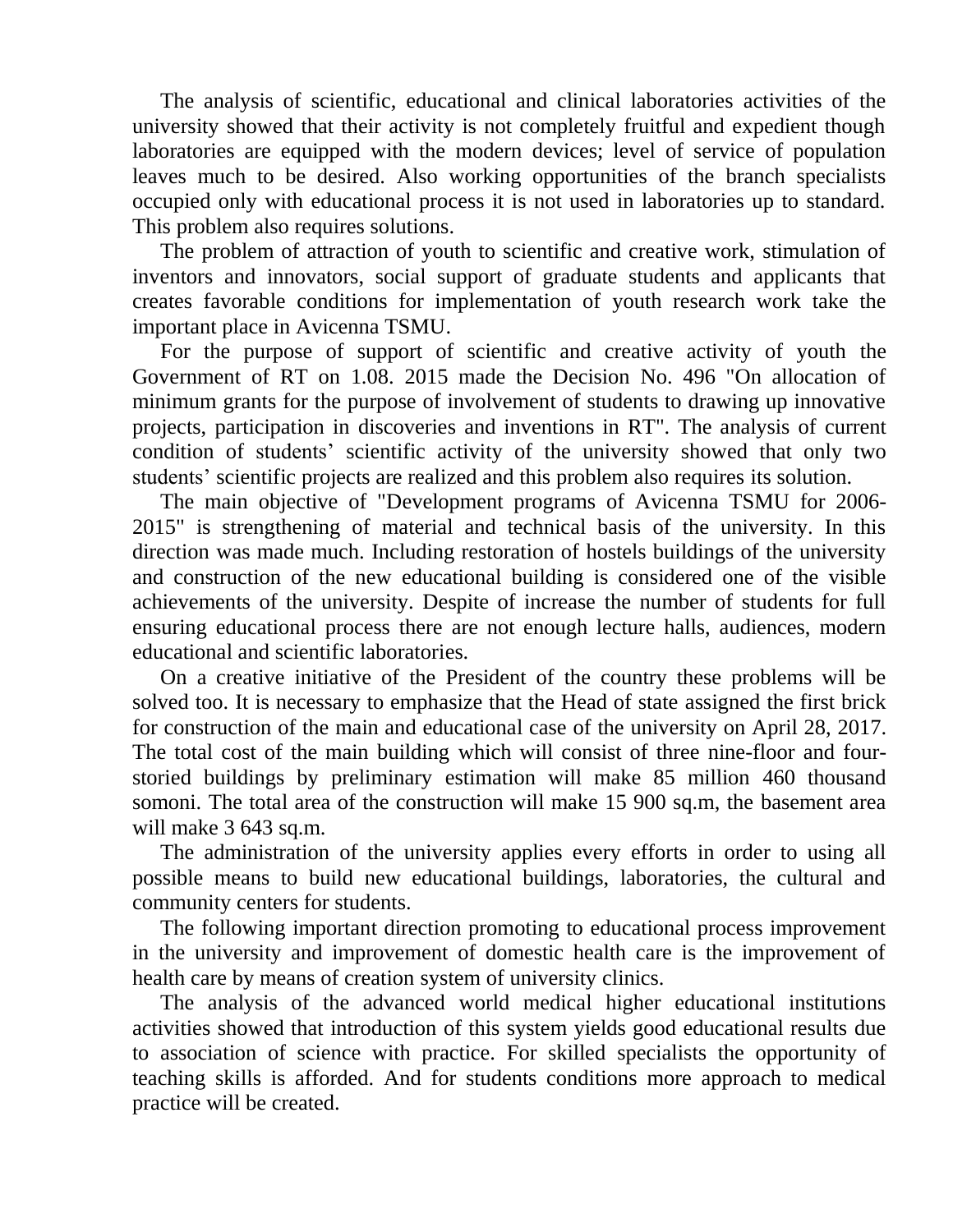Now the equipment of medical institutions and introduction of innovative technologies in applied medicine demands from the educational institutions training of specialists possessing innovative skills and high mental abilities. Taking into account all this, the improvement of material and technical resources of the university, facilities of theoretical and clinical departments, laboratories by the modern medical equipment, is the requirement of time. Concrete measures for introduction modern educational and clinical and scientific equipment, on development of modern medical care, on transformation of Avicenna TSMU into the advanced medical educational institution will be taken further.

Quality of educational process depends not only on contents of training programs, qualification of teachers, but also extent of management of this process.

Perspective means of the organization improvement of educational process, control and management demands system management and monitoring introduction which constantly develop. The new control system is created on the basis of the quality management system principles, ISO international standard, will be presented on the basis of monitoring of the real condition analysis and the forecast of education development of. Introduction of the control system of quality in higher educational institutions is included in "National education development strategy of RT to 20 ….".

The analysis of higher educational institutions activities of the region and Europe showed that existence of the strategic plan of institution is an important condition of its activity. Presence of the university strategic plan is the important document and a decisive factor at passing of the international and state accreditation, the conclusion of contracts on cooperation, on receiving the international grants.

For many years in Avicenna TSMU the traditional system of administration is installed. The analysis of the agenda of meetings of the Academic Council and problems discussed there showed that they generally consist of departments' reports, total results of sessions and other issues. Along with it, problems connected with development of the university structures were discussed less, the external and internal analysis of departments, the world educational process, technologies of research works was carried out. In the subsequent the administration of the university will show more consciousness and responsibility on prospects of university activity development, will make every effort, using all opportunities to achieve an ultimate goal. And also will study and apply advanced ways of management, experience of the advanced foreign universities, to introduce modern systems of strategic management and target programs.

#### **Duties of Avicenna TSMU.**

Offers and recommendations on medical-pharmaceutical education with national and world value on preparation of competent staff that contributes to scientific potential development in public health sector.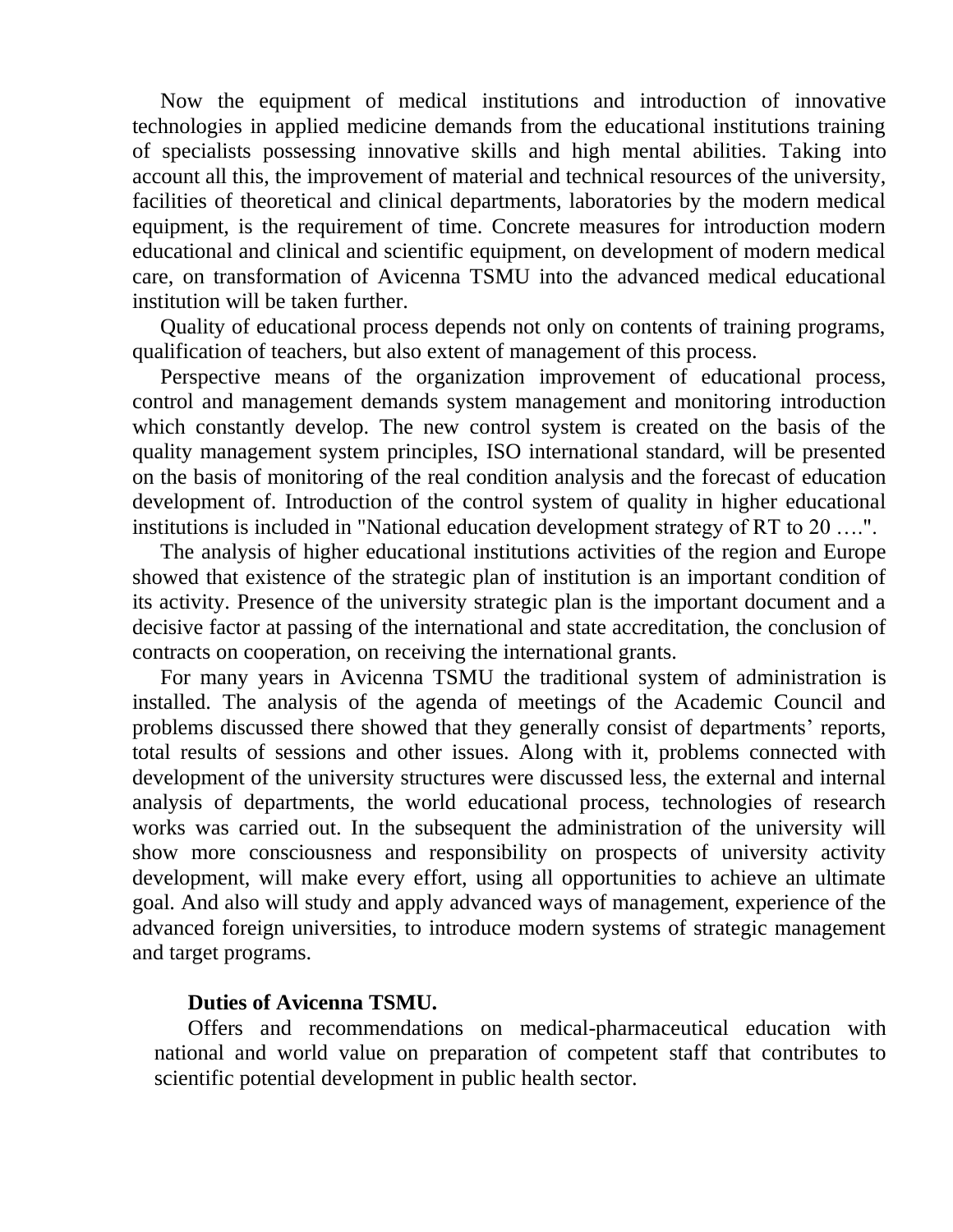#### **Prospects of AVICENNA TSMU**

Avicenna TSMU makes every effort, in order to become a competent medical higher educational institution and to recover the international level in the sphere of medical care and to function as scientific and innovative institution in republic health sector.

#### **Purposes and strategic tasks of Avicenna TSMU till 2025.**

#### **Purpose 1.**

Maintenance of innovative process of training on preparation of specialists meeting requirements of the modern world.

#### **Task 1.**

To conform to state standards of higher education on the specialties meeting requirements of the modern world.

**Task 2.** Complete reconstruction of structure and the maintenance of complex of scientific and methodical programs, according to requirements of the State and international standards of higher education in all training languages.

**Task 3.** Transition to modular and rating system of training, realization of methods and innovative technologies of training, system of an assessment of study results.

**Task 4.** Development of strategic cooperation with foreign educational high schools on strengthening of realization of the Bologna system.

**Task 5.** Improvement of integration study mechanisms taking into account science and development of creative and innovative activity of students.

#### **Purpose 2.**

To promote the development of personnel potential of the university on improvement of its activity.

**Task 1.** Providing with favorable conditions for systematic development of individual and professional skills of the professional and teaching staff and administrative employees.

**Task 2.** Introduction of new methods on development of innovative technologies of education, self-improvement, development of creative and innovative abilities of the professional and teaching staff.

**Task 3.** Improvement of methods of attestation of the professional and teaching staff and the administrative employees also realization of methods of personnel potential and their use in the process of disposition of specialists.

**Task 4.** Providing system of self-government on monitoring of scientific and pedagogical activity of teachers.

**Purpose 3.** The organization of scientific and educational and clinical complexes of training for strengthening of scientific potential.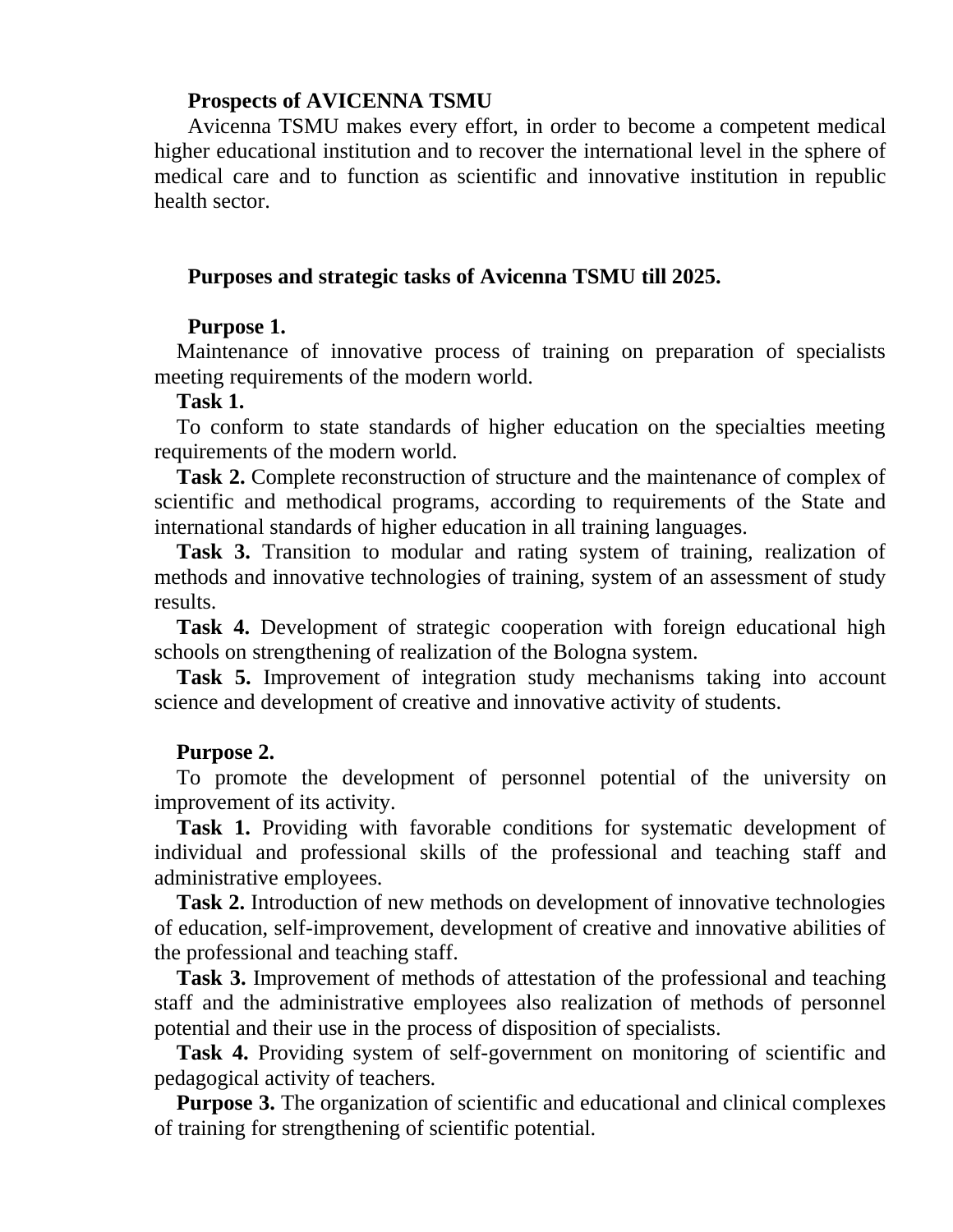**Task 1.** Strengthening of scientific and technological cooperation in introduction of joint projects and preparation of the research and educational personnel.

**Task 2.** The organization of Research institute of fundamental sciences on the basis of central research laboratories with involvement of fundamental departments of the university.

**Task 3.** Improvement of innovative infrastructure, development of medicoinnovative activity and commercialization of scientific researches results.

**Task 4.** Improvement of scientific and educational activity by means of improvement of quality of research works, optimization of activity of the professional and teaching staff and students.

**Task 5.** To promote development of scientific medical institutions, organizations and carrying out scientific actions with involvement of foreign experts.

**Purpose 4.** Development of infrastructure and material and technical resources of the university.

**Task 1.** Modernization of infrastructure of the university by creation of scientific and educational and clinical complexes, and also strengthening of efficiency and its economic benefit.

**Task 2.** Equipment of research base and educational buildings with modern technologies.

**Task 3.** Improvement of sociocultural conditions of students and employees by creation of sports complexes, hostels and cultural entertainment centers.

**Task 4.** Compliance of educational, cultural and social structures of the university to requirements of the modern world, and also improvement of their activity.

**Task 5.** Improvement of access to scientific and medical sources by improvement of a control system of education, and also electronic automation.

**Purpose 5.** Strengthening of monitoring system and effective management of the university.

**Task 1.** Improvement of effective planning system of strategy and high-quality management at the university.

**Task 2.** Introduction of requirements of quality management system in the course of activity of the university.

**Task 3.** Organization of monitoring system improvement, assessment of activity of structure of the university and strengthening of their activity.

**Task 4.** Preparation of the university for the state and international accreditation.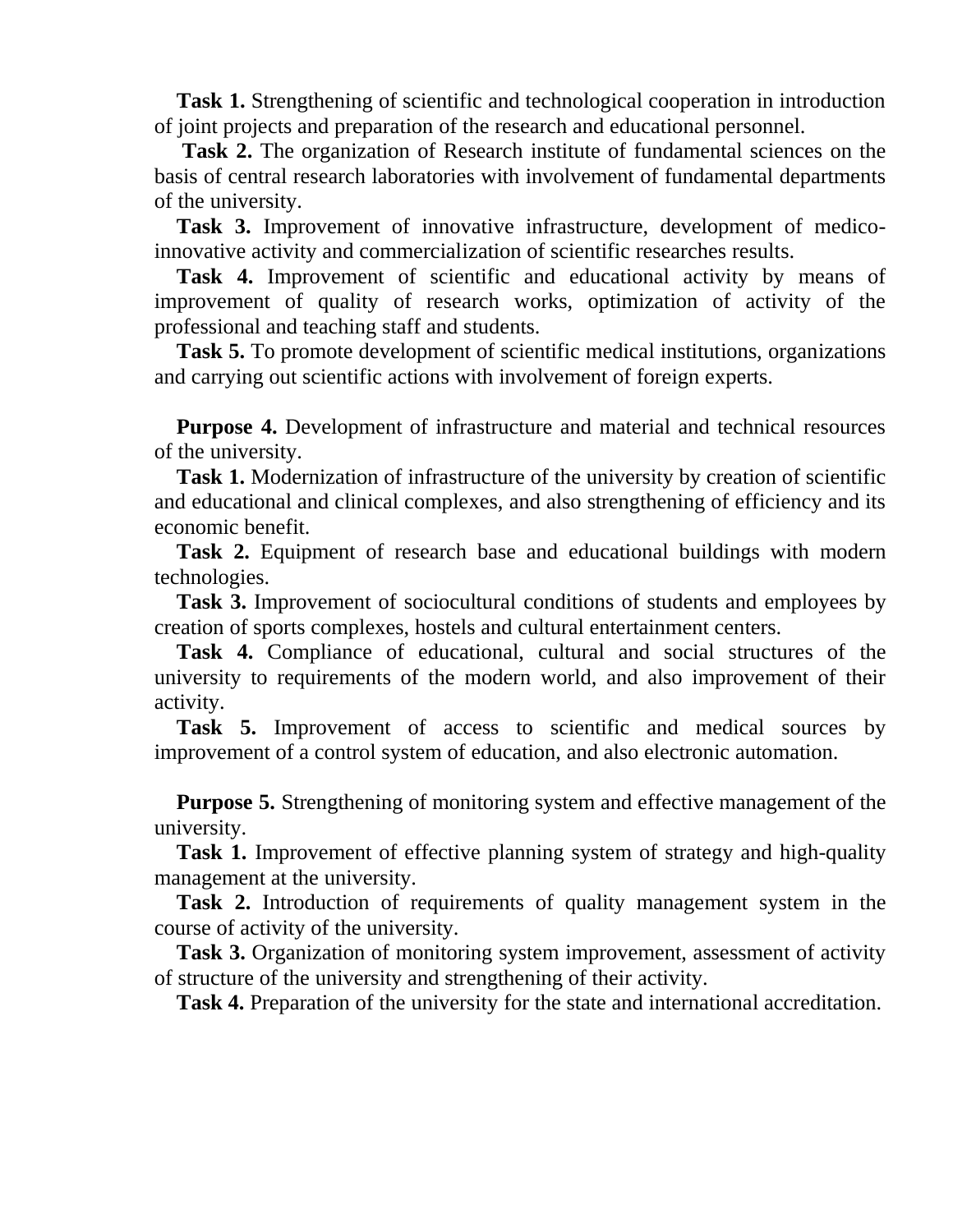# **The expected results of realization of strategy. In the course of training:**

- Training programs and complex of scientific and methodical developments are coordinated with requirements of State standard of higher education.
- Modern methods and technologies of training of knowledge assessment and skills of students are realized.
- Transition to the new module of training according to the Agreement with Bologna comes to the end.
- Process of education at the university is provided according to requirements of the world system of training, and also 70% an indicator of satisfaction of skills of graduates are reached.

### **In improvement of the professional teaching staff:**

- the educational platform for the purpose of improvement of professional qualities of the teacher is created
- The academic discussions become stronger also 30% of teachers will be mobilized for an exchange of experience and professional retraining abroad.
- The degree of PTS reaches 60%.
- The improvement system of an assessment of teachers, attestation with indicators of modern assessment of scientific and methodical activity, also introduction of professional skills of employees is realized.

# **Scientific and innovative activity.**

• Creative and scientific potential of health sector is centralized, Avicenna TSMU becomes the main driving force of research activity of the republic.

Scientific cooperation becomes stronger, 15 joint projects with scientific foreign institutions are carried out. Production of creative product and their commercialization is realized.

### **Development of the university infrastructure.**

Activity in laboratory, clinical and research spheres is extended and Avicenna TSMU becomes competitive in laboratory researches.

Avicenna TSMU will be transformed to a scientific and educational complex and powerful modern clinic, and also has superiority in the sphere of medical care.

The innovative infrastructure is developed in educational, cultural and educational spheres.

### **Administration activity of the university.**

The university system of administration is reconstructed by introduction of modern world technology of administration.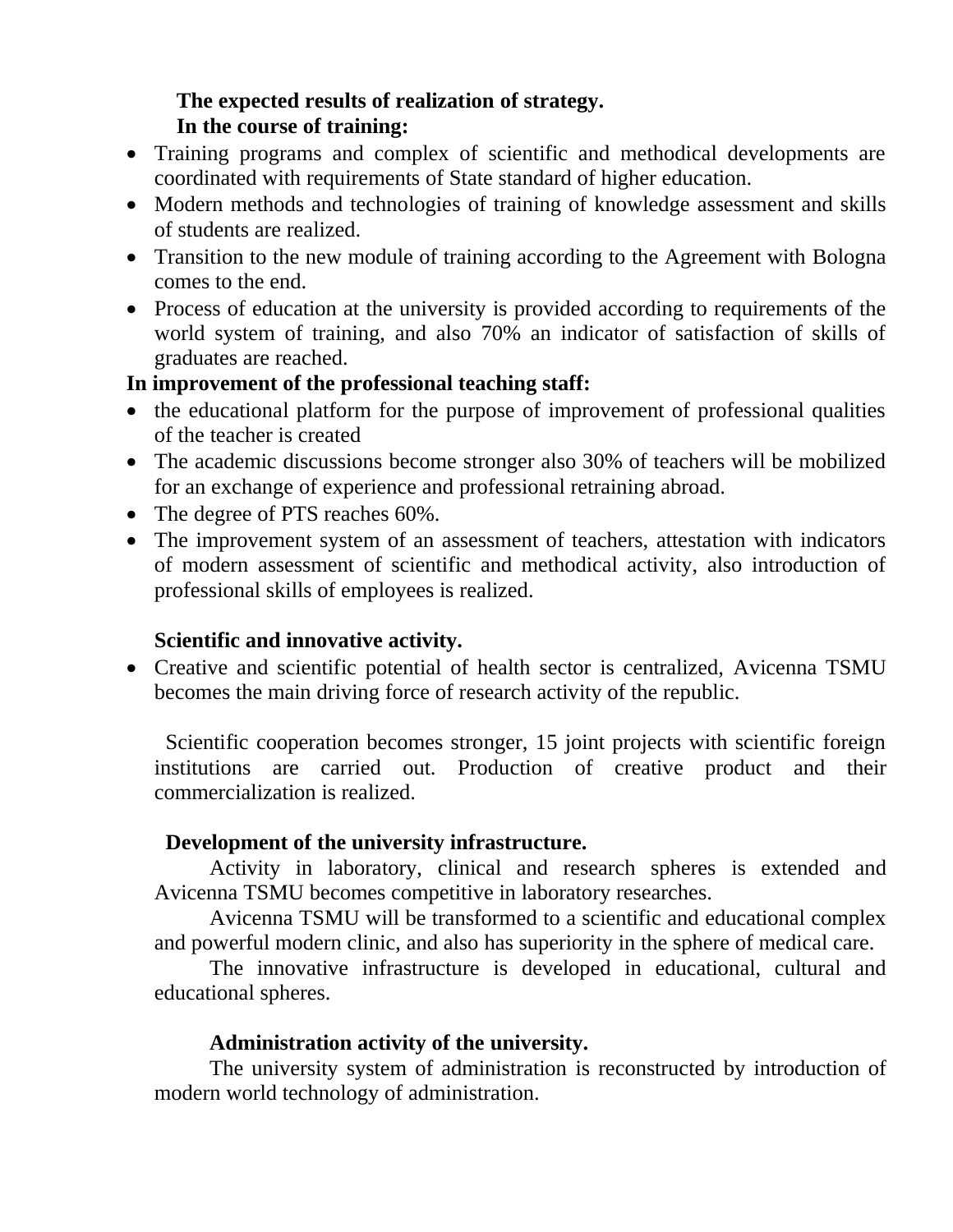Improvement planning, use of methods and principles of strategic planning, management is introduced in all structures of the university.

Information basic management is created on the basis of the monitoring state, analysis and forecast of prospect of Avicenna TSMU.

The principles of quality system of administration are introduced by implementation of the International standards, the coordination of quality certificate are reached.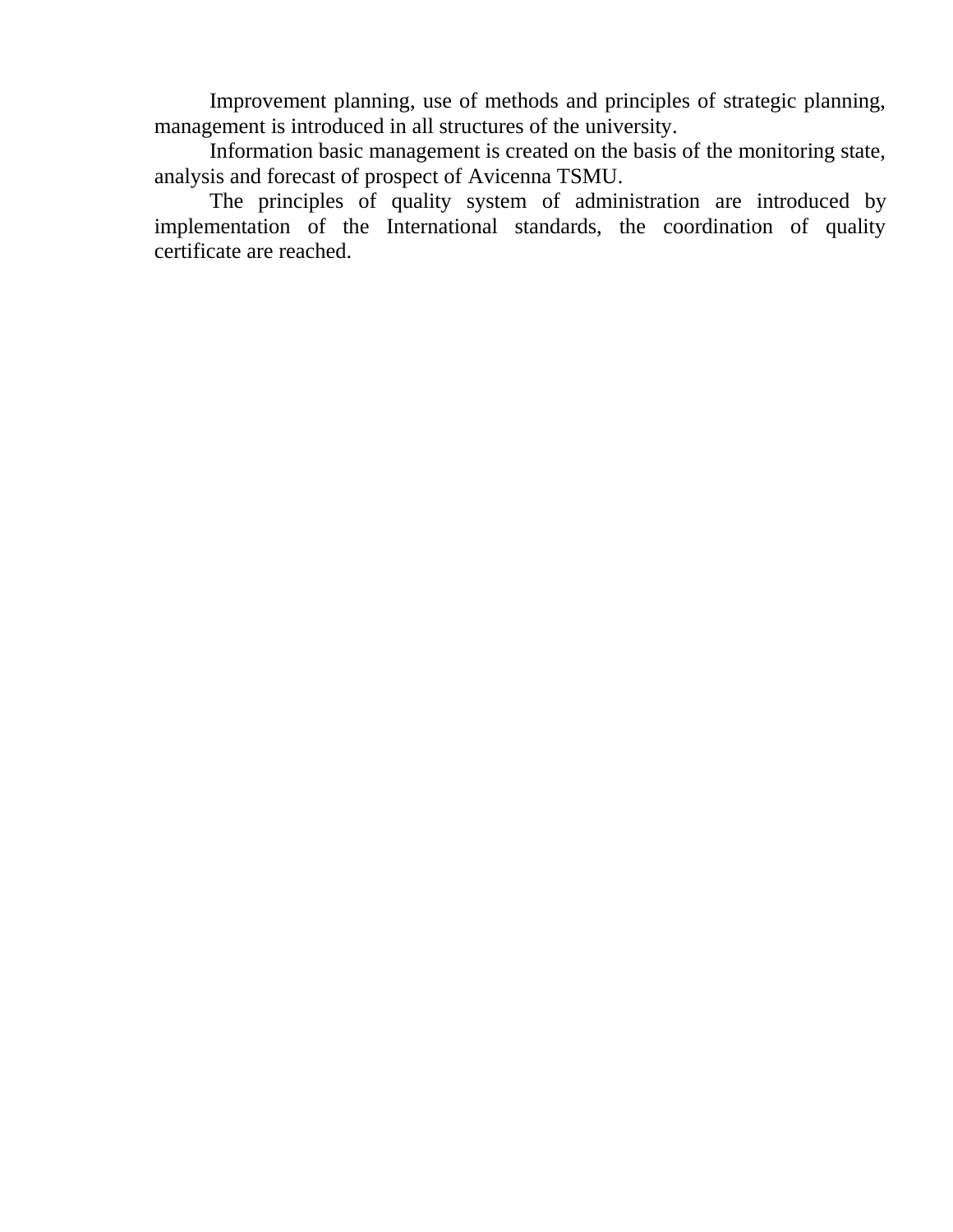| $N_2$ | <b>List of actions</b>                                                                                                                                                        | <b>Efficiency indicator</b>                                                                                                                                                       | <b>Measurement</b>                     | period by years |      |        |        |      |      |      |      |      |
|-------|-------------------------------------------------------------------------------------------------------------------------------------------------------------------------------|-----------------------------------------------------------------------------------------------------------------------------------------------------------------------------------|----------------------------------------|-----------------|------|--------|--------|------|------|------|------|------|
|       |                                                                                                                                                                               |                                                                                                                                                                                   |                                        | 2017            | 2018 | 2019   | 2020   | 2021 | 2022 | 2023 | 2024 | 2025 |
|       |                                                                                                                                                                               | Purpose 1. Ensuring of innovative training process in training of specialists meeting requirements of the modern world                                                            |                                        |                 |      |        |        |      |      |      |      |      |
|       |                                                                                                                                                                               | Task 1. Compliance of state standards of higher education on specialties and requirements of modern education                                                                     |                                        |                 |      |        |        |      |      |      |      |      |
| 1.    | Development of State<br>Standards of higher<br>professional education on<br>the "Medical business",<br>'Pediatrics", "Pharmacy",<br>'Stomatology" specialties<br>according to | Approval<br>of<br><b>State</b><br>standards<br>of<br>higher<br>professional education<br>on specialties<br>and<br>introduction<br>in<br>educational<br>process<br>according<br>to | standard                               |                 | $+$  |        |        |      |      |      |      |      |
|       | requirements of credit<br>and modular system of<br>training                                                                                                                   | requirements of modern<br>educational systems                                                                                                                                     |                                        |                 |      |        |        |      |      |      |      |      |
| 2.    | of<br>State<br>Updating<br>higher<br>standards<br>of<br>professional education<br>on specialties                                                                              |                                                                                                                                                                                   | standard                               |                 |      | $^{+}$ |        |      |      |      |      |      |
| 3.    | Development of State<br>of<br>standard<br>higher<br>professional education<br>on specialties at the<br>level of post diploma<br>degree education                              |                                                                                                                                                                                   | standard                               |                 |      |        | $^{+}$ |      |      |      |      |      |
|       |                                                                                                                                                                               | Task 2. Regeneration of structure and content of scientific method complexes according to the State and international standards of higher professional                            |                                        |                 |      |        |        |      |      |      |      |      |
|       |                                                                                                                                                                               |                                                                                                                                                                                   | education in all languages of training |                 |      |        |        |      |      |      |      |      |
| 4.    | Adaptation of training Existence of curricula<br>programs<br>requirements of State modular system of<br>standards<br>of<br>higher training<br>professional education.         | to according to credit and                                                                                                                                                        | % volume                               | 20%             | 40%  | 60%    | 80%    | 100% | 100% | 100% | 100% | 100% |
| 5.    | Updating of structure of<br>contents<br>and<br>development of training                                                                                                        | educational<br>Ensuring<br>process by new system<br>of training                                                                                                                   | % volume                               | 20%             | 40%  | 60%    | 80%    | 100% | 100% | 100% | 100% | 100% |

# The plan of activities on realization of development strategy of Avicenna TSMU till 2025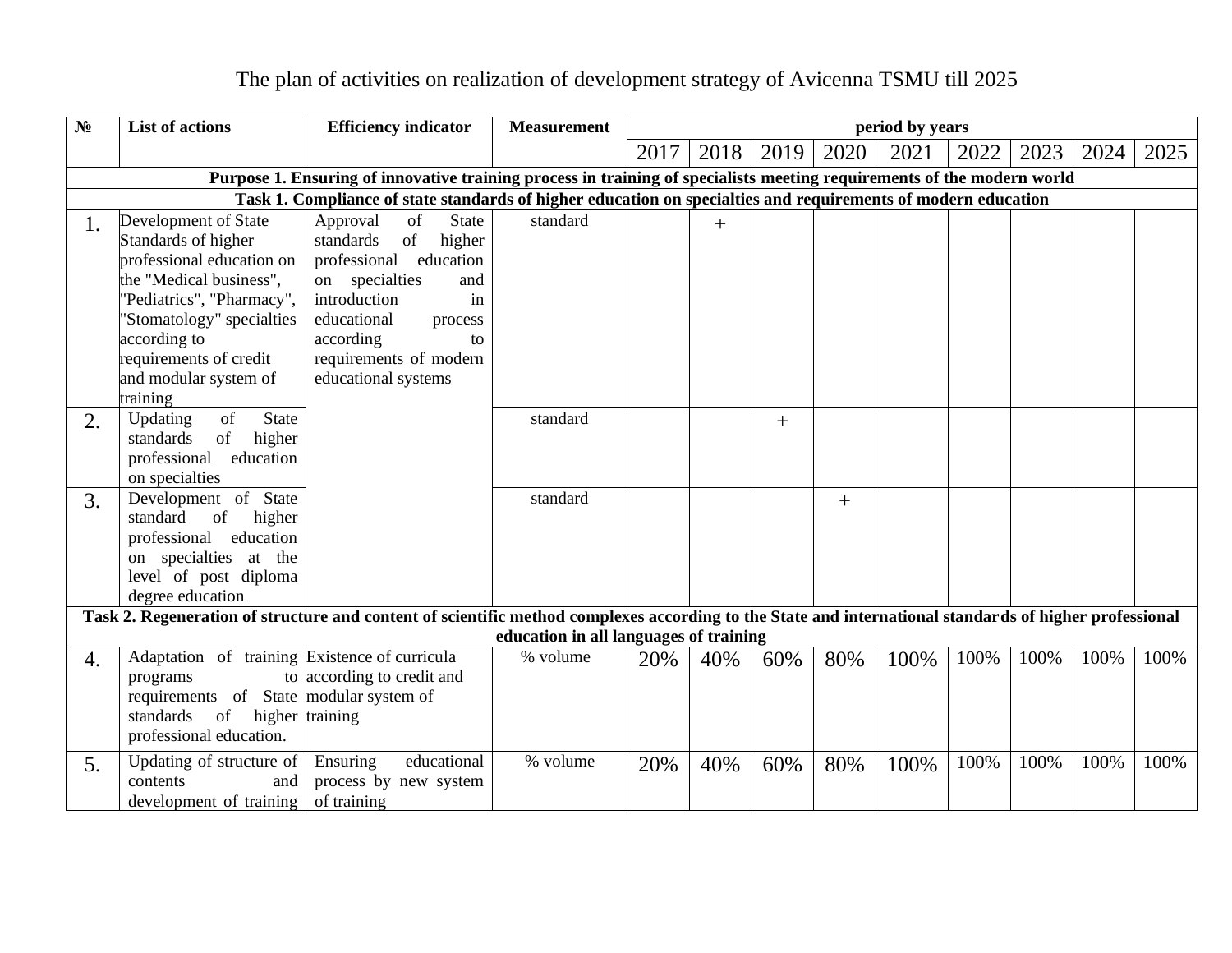|    | programs on the basis of<br>requirements of modular<br>and rating system of<br>training                                                                                                                       |                                                                                                                                    |          |     |              |                |     |      |      |      |      |      |
|----|---------------------------------------------------------------------------------------------------------------------------------------------------------------------------------------------------------------|------------------------------------------------------------------------------------------------------------------------------------|----------|-----|--------------|----------------|-----|------|------|------|------|------|
| 6. | Development of plans<br>training<br>and<br>new<br>"the<br>programs<br>on<br>of<br>health<br>manager<br>specialty<br>sphere"<br>in<br>public health faculty                                                    | educational<br>Ensuring<br>process according to the<br>"the<br>of<br>program<br>of<br>health<br>manager<br>sphere"                 |          |     |              | $^{+}$         |     |      |      |      |      |      |
| 7. | Updating of structure of<br>contents<br>of training<br>the<br>on<br>programs<br>specialties at the level of<br>post diploma degree<br>education according to<br>the requirement modern<br>education.          | Training<br>programs<br><b>State</b><br>according<br>to<br>standard<br>higher<br>of<br>professional<br>education<br>on specialties | % volume | 20% | 40%          | 60%            | 80% | 100% | 100% | 100% | 100% | 100% |
| 8. | Carrying<br>out<br>international<br>of<br>accreditations<br>training programs<br>on<br>"Medical<br>business"<br>specialty                                                                                     | the Achievement quality<br>certificate                                                                                             |          |     |              |                | $+$ |      |      |      |      |      |
| 9. | Development<br>and<br>composition<br>(preparation)<br>of<br>educational workbooks,<br>textbooks taking<br>into<br>credit<br>and<br>account<br>modular<br>education<br>system in all languages<br>of training. | Published workbooks and<br>manuals                                                                                                 | % volume | 20% | 40%          | 60%            | 80% | 100% | 100% | 100% | 100% | 100% |
| 10 | $\overline{\text{of}}$<br>Organization<br>materials<br>educational<br>and ensuring access to<br>information resources                                                                                         | an Providing all learners<br>electronic platform of with educational material                                                      | course   |     | $\mathbf{1}$ | $\overline{2}$ | 3   | 4    | 5    | 6    |      |      |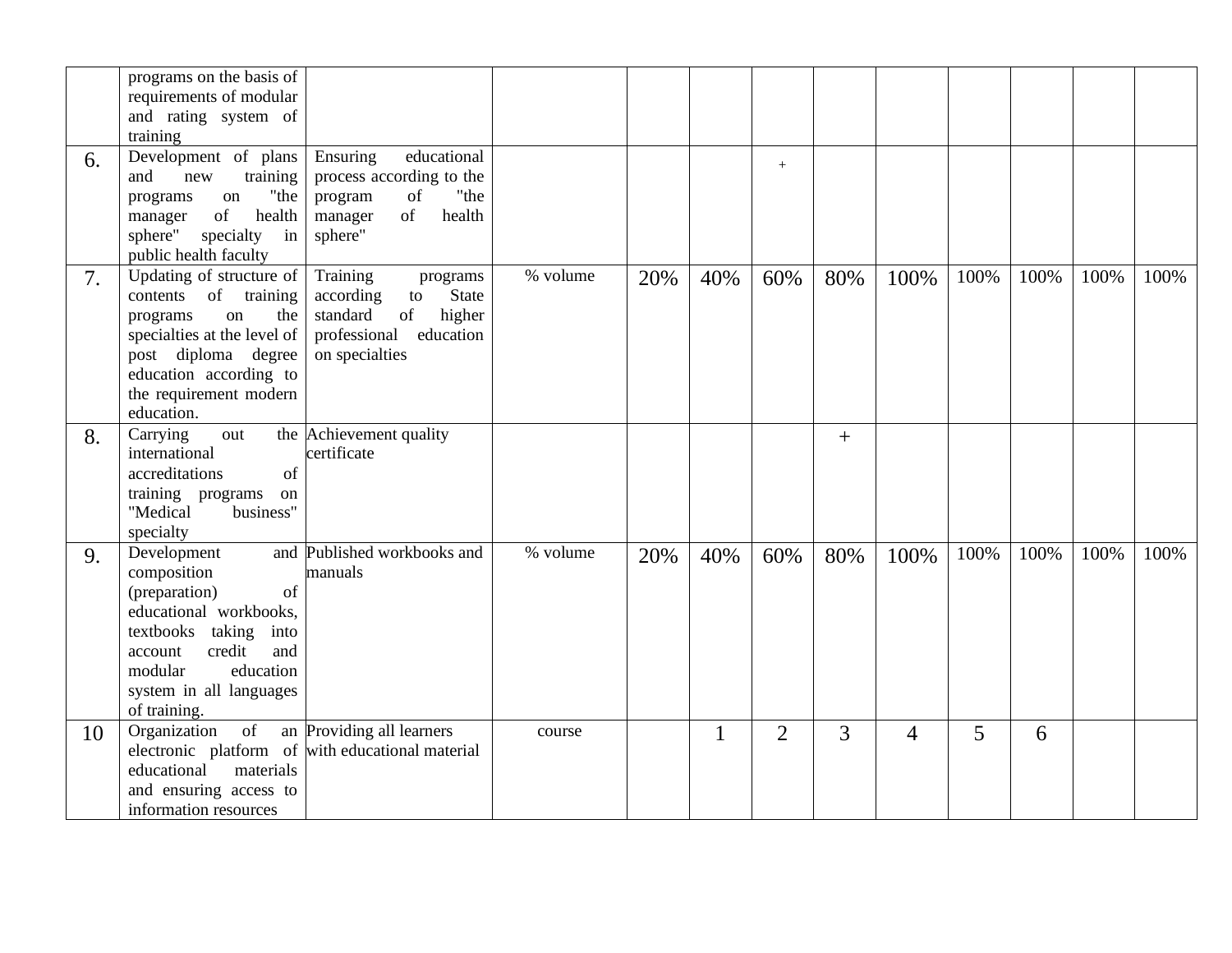|     |                                   | Task 3. Transition to credit and modular system of training and introduction of methods and innovative technologies of training and assessment of study results |                 |     |      |      |      |      |      |      |      |      |
|-----|-----------------------------------|-----------------------------------------------------------------------------------------------------------------------------------------------------------------|-----------------|-----|------|------|------|------|------|------|------|------|
| 11. | Introduction of modular-          | Ensuring of educational                                                                                                                                         | % volume        | 20% | 40%  | 60%  | 80%  | 100% | 100% | 100% | 100% | 100% |
|     | rating system of training         | process with modular-                                                                                                                                           |                 |     |      |      |      |      |      |      |      |      |
|     | in educational process of         | rating system of training                                                                                                                                       |                 |     |      |      |      |      |      |      |      |      |
|     | medical, pediatric,               | method                                                                                                                                                          |                 |     |      |      |      |      |      |      |      |      |
|     | stomatological and                |                                                                                                                                                                 |                 |     |      |      |      |      |      |      |      |      |
|     | pharmaceutical faculties          |                                                                                                                                                                 |                 |     |      |      |      |      |      |      |      |      |
| 12. | Development and                   | Use of automated system                                                                                                                                         | the number of   | 20% | 40%  | 60%  | 80%  | 100% | 100% | 100% | 100% | 100% |
|     | realization of methods of         | development of test                                                                                                                                             | tests (in $%$ ) |     |      |      |      |      |      |      |      |      |
|     | modern technologies of            |                                                                                                                                                                 |                 |     |      |      |      |      |      |      |      |      |
|     | an assessment of study<br>results |                                                                                                                                                                 |                 |     |      |      |      |      |      |      |      |      |
|     | Development and                   | Quantity of the made                                                                                                                                            | exemplar        |     | 5    |      |      |      |      |      |      |      |
| 13. | composition                       | workbooks                                                                                                                                                       |                 |     |      | 5    | 5    | 10   |      |      |      |      |
|     | (preparation) workbooks           |                                                                                                                                                                 |                 |     |      |      |      |      |      |      |      |      |
|     | on improvement of the             |                                                                                                                                                                 |                 |     |      |      |      |      |      |      |      |      |
|     | students professional             |                                                                                                                                                                 |                 |     |      |      |      |      |      |      |      |      |
|     | skills according to               |                                                                                                                                                                 |                 |     |      |      |      |      |      |      |      |      |
|     | modern educational                |                                                                                                                                                                 |                 |     |      |      |      |      |      |      |      |      |
|     | programs                          |                                                                                                                                                                 |                 |     |      |      |      |      |      |      |      |      |
| 14. | Introduction and                  | Integration of practical                                                                                                                                        | The studied     |     | $+2$ | $+2$ | $+2$ |      |      |      |      |      |
|     | improvement training of           | skills with theoretical                                                                                                                                         | subjects        |     |      |      |      |      |      |      |      |      |
|     | practical skills the use of       | knowledge.                                                                                                                                                      |                 |     |      |      |      |      |      |      |      |      |
|     | opportunities of Center of        |                                                                                                                                                                 |                 |     |      |      |      |      |      |      |      |      |
|     | practical skills                  |                                                                                                                                                                 |                 |     |      |      |      |      |      |      |      |      |
|     |                                   | Task 4. Consolidation of strategic cooperation with educational foreign institutions for the purpose of improvement of introduction of the Bologna system       |                 |     |      |      |      |      |      |      |      |      |
| 15. | Contribution of foreign           | Number of reviews and                                                                                                                                           | amount          |     | 5    | 5    | 5    | 10   |      |      |      |      |
|     | professors and teachers           | assessment of training                                                                                                                                          |                 |     |      |      |      |      |      |      |      |      |
|     | in development of                 | materials by foreign                                                                                                                                            |                 |     |      |      |      |      |      |      |      |      |
|     | scientific and educational        | scientists.                                                                                                                                                     |                 |     |      |      |      |      |      |      |      |      |
|     | complexes                         |                                                                                                                                                                 |                 |     |      |      |      |      |      |      |      |      |
| 16  | Academic exchange of              | Study of students                                                                                                                                               | Person          |     | 10   | 15   | 20   | 20   | 25   | 25   | 25   | 25   |
|     | students                          | according to the<br>academic exchange                                                                                                                           |                 |     |      |      |      |      |      |      |      |      |
|     | Academic exchange of              | Exchange of experience                                                                                                                                          | Person          |     | 3    | 5    | 5    | 5    | 5    | 5    |      | 5    |
| 17  | professional and teaching         | and acquaintance of                                                                                                                                             |                 |     |      |      |      |      |      |      | 5    |      |
|     | staff                             | employees to educational                                                                                                                                        |                 |     |      |      |      |      |      |      |      |      |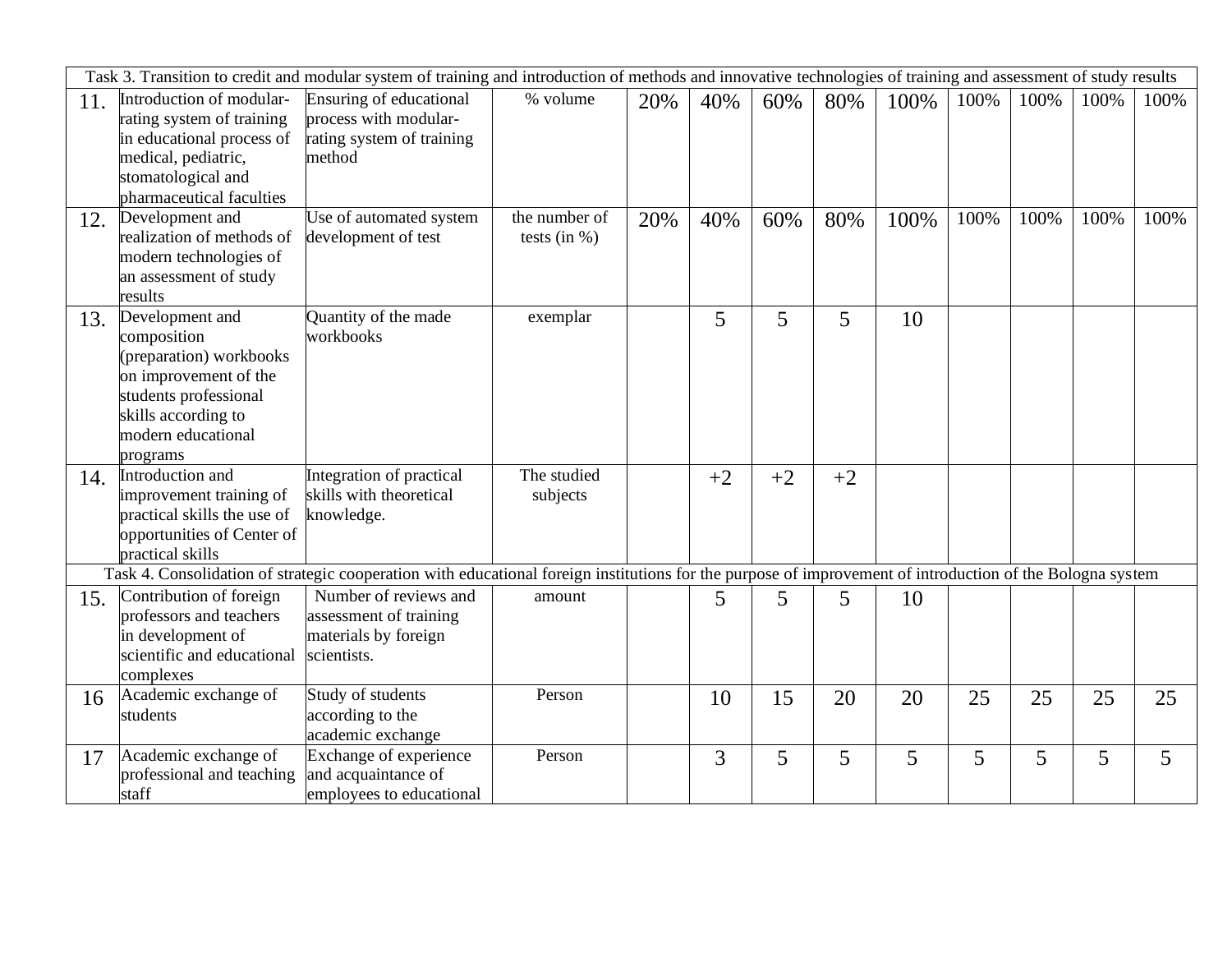|     |                           | process abroad.                                                                                                                                   |                 |     |                |                |                |                |        |      |        |        |
|-----|---------------------------|---------------------------------------------------------------------------------------------------------------------------------------------------|-----------------|-----|----------------|----------------|----------------|----------------|--------|------|--------|--------|
| 18  | Carrying out lectures and | Participation of                                                                                                                                  | Person          |     | $\overline{2}$ | $\overline{2}$ | $\overline{3}$ | 5              | 5      | 10   | 10     | 10     |
|     | practical training by     | professors of foreign                                                                                                                             |                 |     |                |                |                |                |        |      |        |        |
|     | professors of foreign     | establishments in the                                                                                                                             |                 |     |                |                |                |                |        |      |        |        |
|     | educational institutions. | course of training                                                                                                                                |                 |     |                |                |                |                |        |      |        |        |
|     |                           | Task 5. Improvement of integration mechanisms of educational process with science and development of creative and innovative activity of students |                 |     |                |                |                |                |        |      |        |        |
| 19. | Scientific actions on     | Conducting of Olympics                                                                                                                            | The number of   |     | $\overline{2}$ | 3              | $\overline{4}$ | 5              | 5      | 5    | 5      | 5      |
|     | increasing of level of    | on clinical subjects.                                                                                                                             | Olympics        |     |                |                |                |                |        |      |        |        |
|     | knowledge and             |                                                                                                                                                   |                 |     |                |                |                |                |        |      |        |        |
|     | professional skills of    | Conducting of                                                                                                                                     |                 |     |                |                |                |                |        |      |        |        |
|     | youth                     | competitions, forums,                                                                                                                             | The number of   |     | 3              | 5              | 5              | 5              | 10     | 10   | 10     | 10     |
|     |                           | conferences, circles on                                                                                                                           | activities      |     |                |                |                |                |        |      |        |        |
|     |                           | improvement of youth.                                                                                                                             |                 |     |                |                |                |                |        |      |        |        |
|     |                           | Purpose 2. To promote improvement of personnel capacity of university on improvement of its activity                                              |                 |     |                |                |                |                |        |      |        |        |
|     |                           | Task 1. Providing working conditions for systematic improvement of individual professional skills of PTS and administrative employees.            |                 |     |                |                |                |                |        |      |        |        |
| 20. | Development of the        | Implementation of the                                                                                                                             |                 |     |                | $+$            | $^{+}$         |                |        | $+$  |        |        |
|     | program of development    | program                                                                                                                                           |                 |     |                |                |                | $^{+}$         | $^{+}$ |      | $^{+}$ | $^{+}$ |
|     | of professional           |                                                                                                                                                   |                 |     |                |                |                |                |        |      |        |        |
|     | competence of teachers    |                                                                                                                                                   |                 |     |                |                |                |                |        |      |        |        |
| 21. | Training of lecturers-    | The number of the                                                                                                                                 | person          |     | $\overline{2}$ | 5              | 5              | $\overline{3}$ |        |      |        |        |
|     | trainers in training of   | trained competent                                                                                                                                 |                 |     |                |                |                |                |        |      |        |        |
|     | pedagogical skills        | experts for training of                                                                                                                           |                 |     |                |                |                |                |        |      |        |        |
|     |                           | pedagogical skills                                                                                                                                |                 |     |                |                |                |                |        |      |        |        |
| 22. | Creation of conditions    | Organization of                                                                                                                                   |                 |     |                | $\! + \!$      |                |                |        |      |        |        |
|     | for carrying out          | structure on increasing                                                                                                                           |                 |     |                |                |                |                |        |      |        |        |
|     | educational activities on | of pedagogical                                                                                                                                    |                 |     |                |                |                |                |        |      |        |        |
|     | improvement of            | qualification, scientific                                                                                                                         |                 |     |                |                |                |                |        |      |        |        |
|     | professional skills of    | and creative skills of                                                                                                                            |                 |     |                |                |                |                |        |      |        |        |
|     | teachers.                 | teachers.                                                                                                                                         |                 |     |                |                |                |                |        |      |        |        |
| 23. | Carrying out              | Use of the latest                                                                                                                                 | Department in % | 20% | 40%            | 60%            | 80%            | 100%           | 100%   | 100% | 100%   | 100%   |
|     | educational courses for   | technologies in                                                                                                                                   |                 |     |                |                |                |                |        |      |        |        |
|     | the departments staff on  | educational process                                                                                                                               |                 |     |                |                |                |                |        |      |        |        |
|     | using of the latest       |                                                                                                                                                   |                 |     |                |                |                |                |        |      |        |        |
|     | technologies in           |                                                                                                                                                   |                 |     |                |                |                |                |        |      |        |        |
|     | educational process       |                                                                                                                                                   |                 |     |                |                |                |                |        |      |        |        |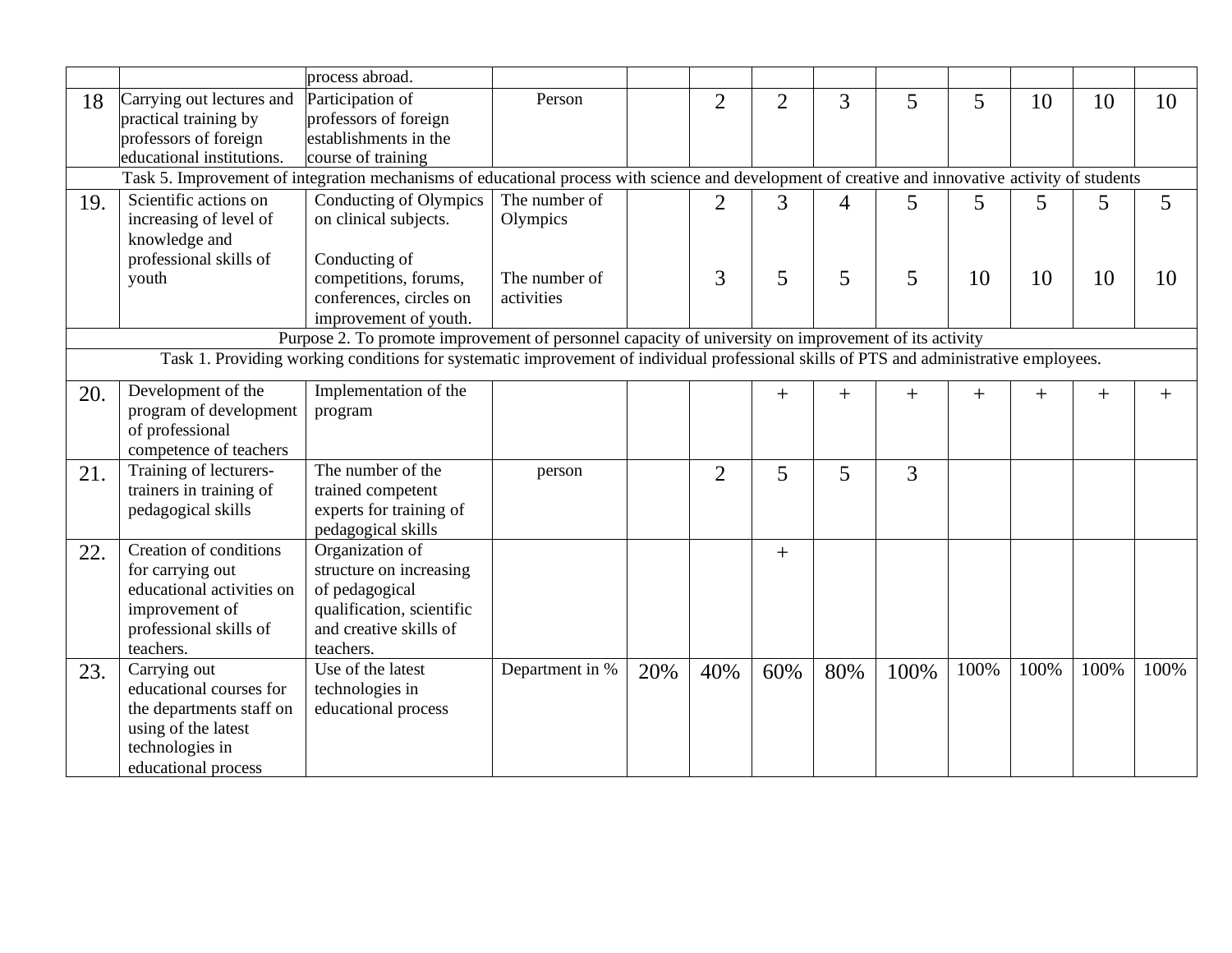| 24. | Carrying out courses on<br>professional<br>development according<br>to the program of<br>pedagogic                                                   | Providing employees<br>with certificates on<br>advanced training<br>course and on pedagogic                                                                 | Person in% | 20%          | 20%            | 20%            | 20%            | 20%            | 20%            | 20%            | 20%            | 20%            |
|-----|------------------------------------------------------------------------------------------------------------------------------------------------------|-------------------------------------------------------------------------------------------------------------------------------------------------------------|------------|--------------|----------------|----------------|----------------|----------------|----------------|----------------|----------------|----------------|
| 25. | Holding seminars on<br>improvement of skills of<br>writing of scientific<br>articles for prestigious<br>scientific publications                      | Increase the number of<br>publications abroad                                                                                                               | Seminar    | $\mathbf{1}$ | $\overline{4}$ | $\overline{4}$ | $\overline{4}$ | $\overline{2}$ | $\overline{2}$ | $\overline{2}$ | $\overline{2}$ | $\overline{2}$ |
| 26  | Acquaintance and<br>training of<br>administrative<br>employees in foreign<br>institutions                                                            | Improvement of<br>knowledge and skills of<br>administrative employees                                                                                       | person     |              | $\overline{3}$ | 5              | 5              | 3              | 3              | 3              | 3              | 3              |
| 27. | Exchange of experience<br>of teachers in foreign<br>institutions                                                                                     | The number of<br>certificates on obtaining<br>certificates                                                                                                  | person     |              | 3              | 5              | 5              | 10             | 10             | 10             | 10             | 10             |
| 28. | To promote and support<br>scientists for<br>participation on the<br>international<br>symposiums.                                                     | Number of participating                                                                                                                                     | person     |              | 10             | 15             | 20             | 25             | 30             | 30             | 30             | 30             |
|     |                                                                                                                                                      | Task 2. Introduction of methods on development of the latest innovative technologies for self-improvement, improvement of creative and innovative skills of |            | PTS.         |                |                |                |                |                |                |                |                |
| 29. | Development and<br>compiling of instructions<br>of "models on activity of<br>the teacher of higher<br>education institution"                         | Preparation of "models<br>on activity of the teacher<br>of higher education<br>institution"                                                                 | exemplar   |              |                | $^{+}$         |                |                |                |                |                |                |
| 30. | Development and<br>implementation of<br>programs for<br>improvement of duties of<br>the teacher according to<br>requirements of the<br>modern world. | The number of programs                                                                                                                                      | exemplar   |              |                | $\overline{2}$ | $\overline{2}$ | $\overline{2}$ |                |                |                |                |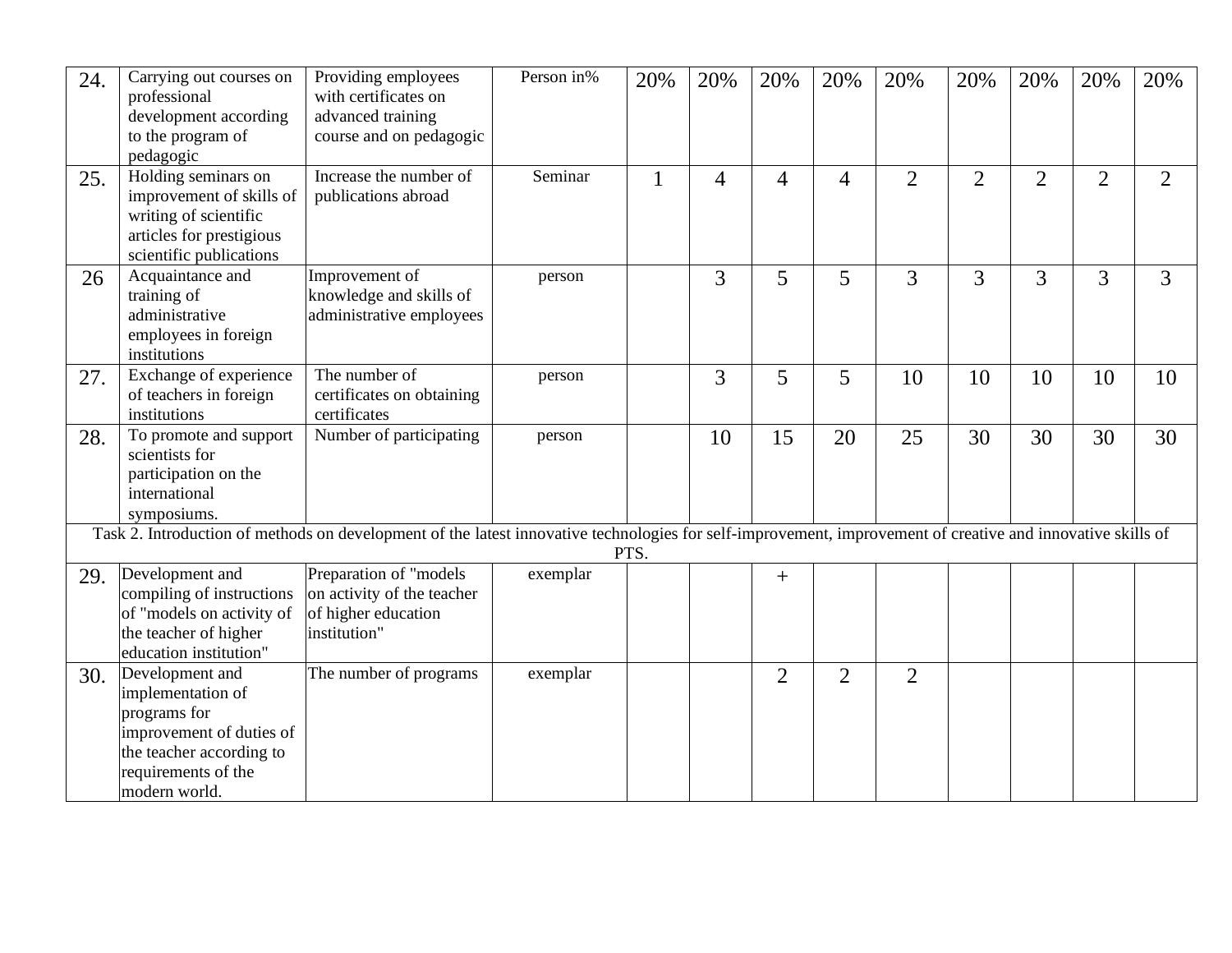| 31. | Improvement of                   | Composition                                                                                                                                                     | Copy                          |     |     | 100            | 100 | 100    |        |        |        |              |
|-----|----------------------------------|-----------------------------------------------------------------------------------------------------------------------------------------------------------------|-------------------------------|-----|-----|----------------|-----|--------|--------|--------|--------|--------------|
|     | scientific and creative          | (preparation) of                                                                                                                                                |                               |     |     |                |     |        |        |        |        |              |
|     | activity of teachers             | educational workbooks                                                                                                                                           |                               |     |     |                |     |        |        |        |        |              |
|     |                                  | according to                                                                                                                                                    |                               |     |     |                |     |        |        |        |        |              |
|     |                                  | development of projects                                                                                                                                         |                               |     |     |                |     |        |        |        |        |              |
|     |                                  | and scientific articles.                                                                                                                                        |                               |     |     |                |     |        |        |        |        |              |
| 32. | Holding the intra-               | Definition of PTS rating                                                                                                                                        | Holding                       | $+$ | $+$ | $+$            | $+$ | $+$    | $+$    | $+$    | $+$    | $^{+}$       |
|     | university competitions          |                                                                                                                                                                 | competitions                  |     |     |                |     |        |        |        |        |              |
|     | "The Best Professor",            |                                                                                                                                                                 |                               |     |     |                |     |        |        |        |        |              |
|     | "The best teacher"               |                                                                                                                                                                 |                               |     |     |                |     |        |        |        |        |              |
|     |                                  | Task 3. Improvement of system on certifications of PPS and administrative employees, introduction of methods of personnel resources and their use in the course |                               |     |     |                |     |        |        |        |        |              |
|     |                                  |                                                                                                                                                                 | of arrangement of specialists |     |     |                |     |        |        |        |        |              |
| 33. | Introduction of new              | Providing improved                                                                                                                                              | The number of                 | $+$ | $+$ | $\overline{+}$ | $+$ | $^{+}$ | $^{+}$ | $^{+}$ | $^{+}$ | $\mathrm{+}$ |
|     | methods of assessment            | system of an assessment                                                                                                                                         |                               |     |     |                |     |        |        |        |        |              |
|     | of activity and                  | of employees activity                                                                                                                                           |                               |     |     |                |     |        |        |        |        |              |
|     | professional skills of           |                                                                                                                                                                 |                               |     |     |                |     |        |        |        |        |              |
|     | <b>PTS</b>                       |                                                                                                                                                                 |                               |     |     |                |     |        |        |        |        |              |
| 34. | Improvement of system            | Organization and                                                                                                                                                | person                        | 5   | 10  | 20             | 20  | 30     | 30     | 30     | 30     | 30           |
|     | of personnel resources           | replenishment of                                                                                                                                                |                               |     |     |                |     |        |        |        |        |              |
|     | on identification of             | information base of                                                                                                                                             |                               |     |     |                |     |        |        |        |        |              |
|     | competent specialists.           | employees and talented                                                                                                                                          |                               |     |     |                |     |        |        |        |        |              |
|     |                                  | graduates                                                                                                                                                       |                               |     |     |                |     |        |        |        |        |              |
| 35  | Introduction of system           | Quantity of youth                                                                                                                                               | person                        | 5   | 5   | 5              | 5   | 5      | 5      | 5      | 5      | 5            |
|     | of encouragement of              | provided employment                                                                                                                                             |                               |     |     |                |     |        |        |        |        |              |
|     | talented youth in                |                                                                                                                                                                 |                               |     |     |                |     |        |        |        |        |              |
|     | Avicenna TSMU                    |                                                                                                                                                                 |                               |     |     |                |     |        |        |        |        |              |
|     | Development of                   | Task 4. Providing system of self-government on monitoring of scientific and pedagogical activity of teachers<br>The accounting of                               |                               |     |     |                |     |        |        |        |        |              |
| 36. | computer programs for            | system of achievements                                                                                                                                          |                               |     |     | $\mathrm{+}$   |     |        |        |        |        |              |
|     |                                  | and activity of teachers                                                                                                                                        |                               |     |     |                |     |        |        |        |        |              |
|     | monitoring of<br>registration of | in the automated                                                                                                                                                |                               |     |     |                |     |        |        |        |        |              |
|     | achievements and                 |                                                                                                                                                                 |                               |     |     |                |     |        |        |        |        |              |
|     | activity of PTS.                 | program.                                                                                                                                                        |                               |     |     |                |     |        |        |        |        |              |
|     | Providing methods on             | Representation of                                                                                                                                               |                               |     |     |                |     |        |        |        |        |              |
| 37. | representation of                | methodical manuals and                                                                                                                                          |                               |     | $+$ |                |     |        |        |        |        |              |
|     | methods of report                | holding educational                                                                                                                                             |                               |     |     |                |     |        |        |        |        |              |
|     | composition                      | seminars                                                                                                                                                        |                               |     |     |                |     |        |        |        |        |              |
|     |                                  |                                                                                                                                                                 |                               |     |     |                |     |        |        |        |        |              |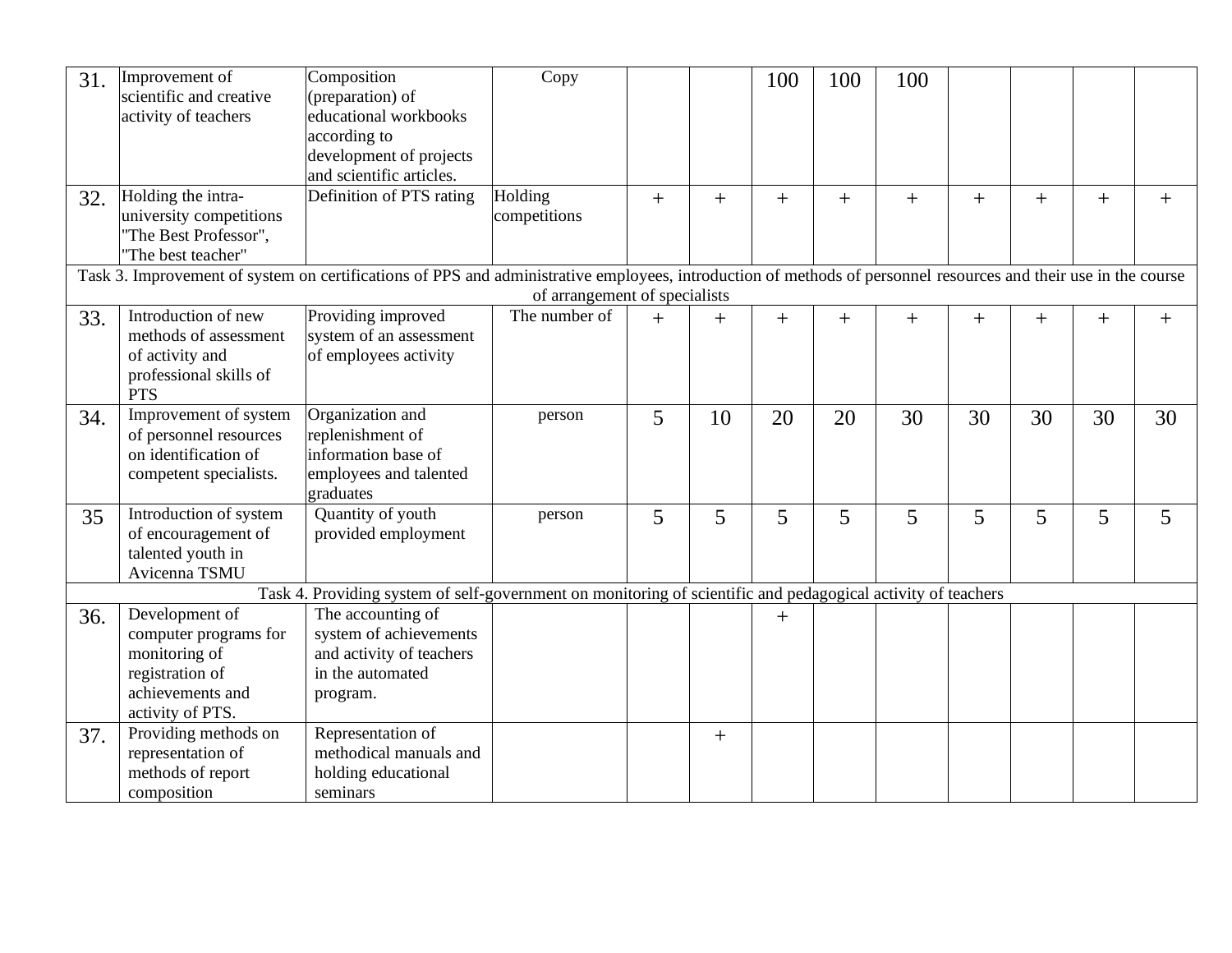|     | (preparation) on activity                                                                                             |                                                                                                                                                                                |                           |                   |                |                |                |                |                |      |      |                |
|-----|-----------------------------------------------------------------------------------------------------------------------|--------------------------------------------------------------------------------------------------------------------------------------------------------------------------------|---------------------------|-------------------|----------------|----------------|----------------|----------------|----------------|------|------|----------------|
|     | of the teacher                                                                                                        |                                                                                                                                                                                |                           |                   |                |                |                |                |                |      |      |                |
|     |                                                                                                                       | Purpose 3. Organization of scientific educational and clinical measures for efficiency of scientific potential                                                                 |                           |                   |                |                |                |                |                |      |      |                |
|     | Development of                                                                                                        | Task 1. Strengthening of scientific and technical cooperation in development of joint projects and preparation of the research and educational personnel.<br>Implementation of | The number of             |                   |                |                |                |                |                |      |      |                |
| 38. | scientific projects in<br>priority spheres of the<br>republic                                                         | projects                                                                                                                                                                       | projects                  |                   | $\overline{2}$ | 5              | 5              | $\overline{4}$ | $\overline{4}$ | 3    | 5    | 5              |
| 39. | Development of<br>scientific joint projects<br>with foreign institutions<br>in the sphere of<br>medicine and pharmacy | Participation of<br>scientists of Avicenna<br>TSMU in<br>implementation of<br>international scientific<br>projects.                                                            | The number of<br>projects |                   | 1              | $\overline{2}$ | $\overline{2}$ | $\overline{2}$ | 3              | 3    | 3    | $\overline{3}$ |
| 40. | Strengthening<br>cooperation of<br>departments of the<br>university with foreign<br>institutions                      | Organization of<br>educational process<br>meeting the<br>requirements of modern<br>world with the<br>development of joint<br>projects                                          | project                   |                   | $\overline{2}$ | $\overline{2}$ | 3              | 5              | 5              | 5    | 5    | 5              |
| 41. | Implementation of<br>projects at the expense<br>of grants                                                             | Advantage of grants on<br>implementation of<br>scientific projects                                                                                                             | The number of<br>projects |                   | $\overline{2}$ | $\overline{2}$ | 3              | 5              | 5              | 5    | 5    | 5              |
| 42. | Preparation (training) of<br>scientific staff                                                                         | Increase the number of<br>scientists of the different<br>sphere: doctor of<br>sciences, candidates,<br>PhD                                                                     | Quantity                  |                   | 110            | 2102           | 2155           | 2155           | 2155           | 2155 | 2155 | 2155           |
| 43. | Training of candidates<br>and doctors of sciences<br>at the expense of PTS                                            | Increase of quantity of<br>scientific degrees<br>among PTS                                                                                                                     | Quantity                  |                   |                |                |                |                |                |      |      |                |
|     |                                                                                                                       | Task 2. Organization of Research institute of fundamental sciences on the basis of the Central research laboratory with involvement of fundamental departments                 |                           | of the university |                |                |                |                |                |      |      |                |
|     | Improvement and                                                                                                       | Increase of efficiency                                                                                                                                                         |                           |                   |                |                |                |                |                |      |      |                |
| 44. | professional retraining                                                                                               | activity of employees.                                                                                                                                                         | person                    |                   | $\overline{2}$ | $\overline{2}$ | 3              | 3              | 3              | 3    | 3    | 3              |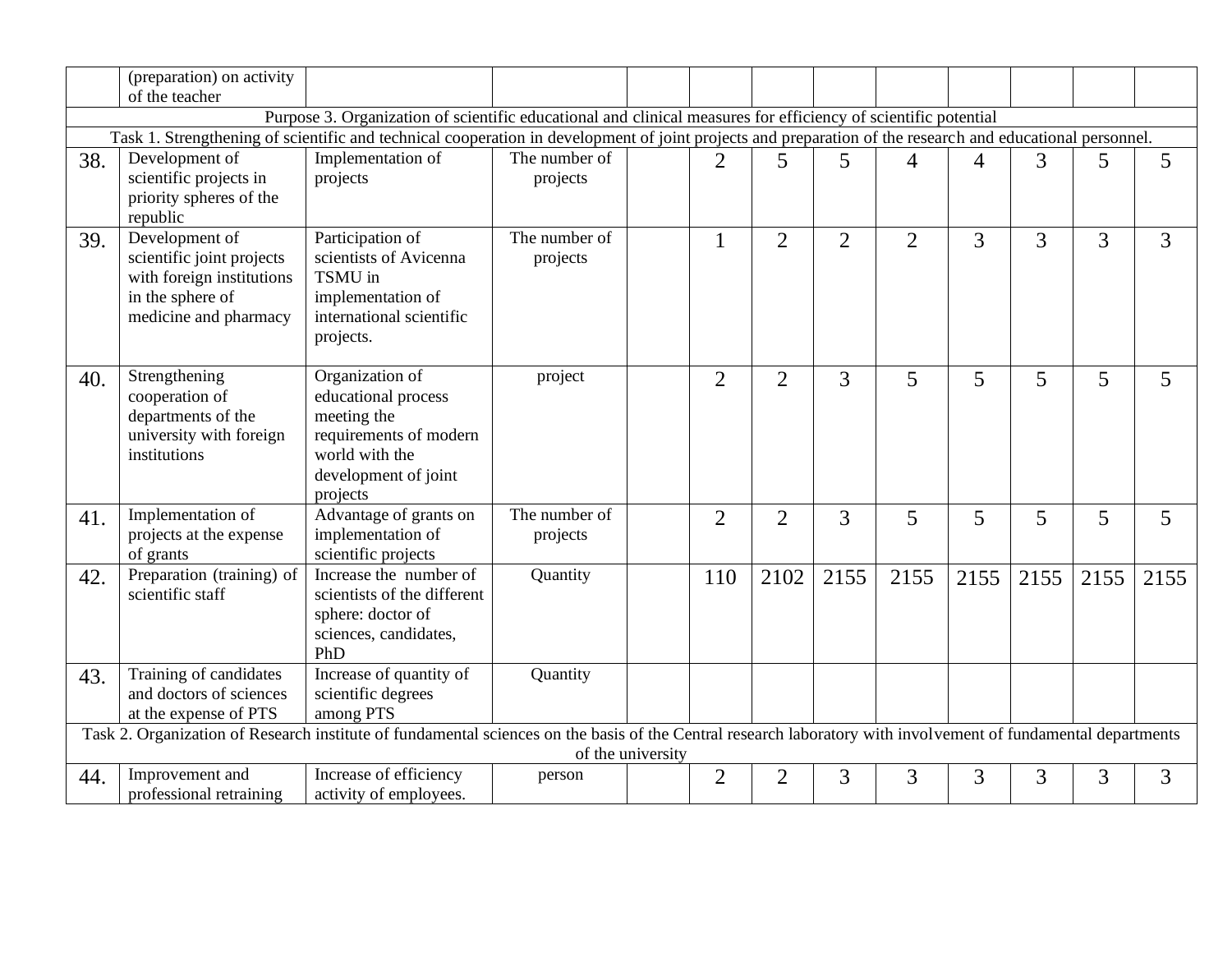|     | of staff of fundamental<br>departments                                                          |                                                                                                                                                         |                 |                |                |                |                |                |                |                |                |
|-----|-------------------------------------------------------------------------------------------------|---------------------------------------------------------------------------------------------------------------------------------------------------------|-----------------|----------------|----------------|----------------|----------------|----------------|----------------|----------------|----------------|
| 45. | Expedient preparation<br>of scientific and<br>educational staff for                             | Involvement of<br>employees at the<br>expense of graduates.                                                                                             | Person          | $\overline{2}$ | $\overline{2}$ | $\overline{2}$ | $\overline{2}$ | $\overline{2}$ | $\overline{2}$ | $\overline{2}$ | $\overline{2}$ |
|     | departments of<br>fundamental medicine                                                          | Admission to university<br>postgraduate study and<br>abroad                                                                                             | Person          | 1              | $\mathbf{1}$   | 1              | 1              | 1              | 1              | 1              |                |
| 46. | <b>Expansion of laboratory</b><br>services                                                      | Improvement of<br>financial opportunities                                                                                                               | $\%$            | $+5$           | $+10$          | $+10$          | $+20$          | $+20$          | $+10$          | $+10$          | $+10$          |
| 47  | Construction of the<br>building for laboratory<br>and a vivarium                                | Providing favorable<br>conditions for scientific<br>and laboratory works                                                                                | <b>Building</b> |                |                | $^{+}$         |                |                |                |                |                |
| 48  | Centralization of<br>laboratories for<br>scientific and clinical<br>and research activity       | Improvement of activity<br>of laboratory                                                                                                                |                 |                |                | $^{+}$         |                |                |                |                |                |
|     |                                                                                                 | Task 3. Improvement of innovative infrastructure, development of activity of innovative medicine and commercialization of scientific researches results |                 |                |                |                |                |                |                |                |                |
| 49  | Development of activity<br>of scientific and<br>educational laboratories                        | Comprehensive<br>application of<br>laboratories for scientific,<br>clinical and educational<br>purposes                                                 |                 |                |                |                |                |                |                |                |                |
| 50  | Improvement of activity<br>of Scientific, educational<br>and production center of<br>"Pharmacy" | Establishing production<br>of medicines                                                                                                                 |                 |                |                |                |                |                |                |                |                |
| 51  | Holding competitions<br>of innovative projects<br>among young scientists                        | Fund allocation on<br>innovative projects                                                                                                               | Project         | $\overline{2}$ | 5              | 5              | 5              | 5              | 5              | 5              | 5              |
| 52  | Strengthening of<br>activity of<br>"Innovation" circle                                          | Holding educational<br>seminars                                                                                                                         | Seminar         | 5              | 5              | 5              | 5              | 5              | 5              | 5              | 5              |
| 53  | Realization of<br>scientific achievements<br>in applied medicine                                | The document on<br>realization of<br>researches in practical                                                                                            |                 | 10             | 10             | 10             | 10             | 10             | 10             | 10             | 10             |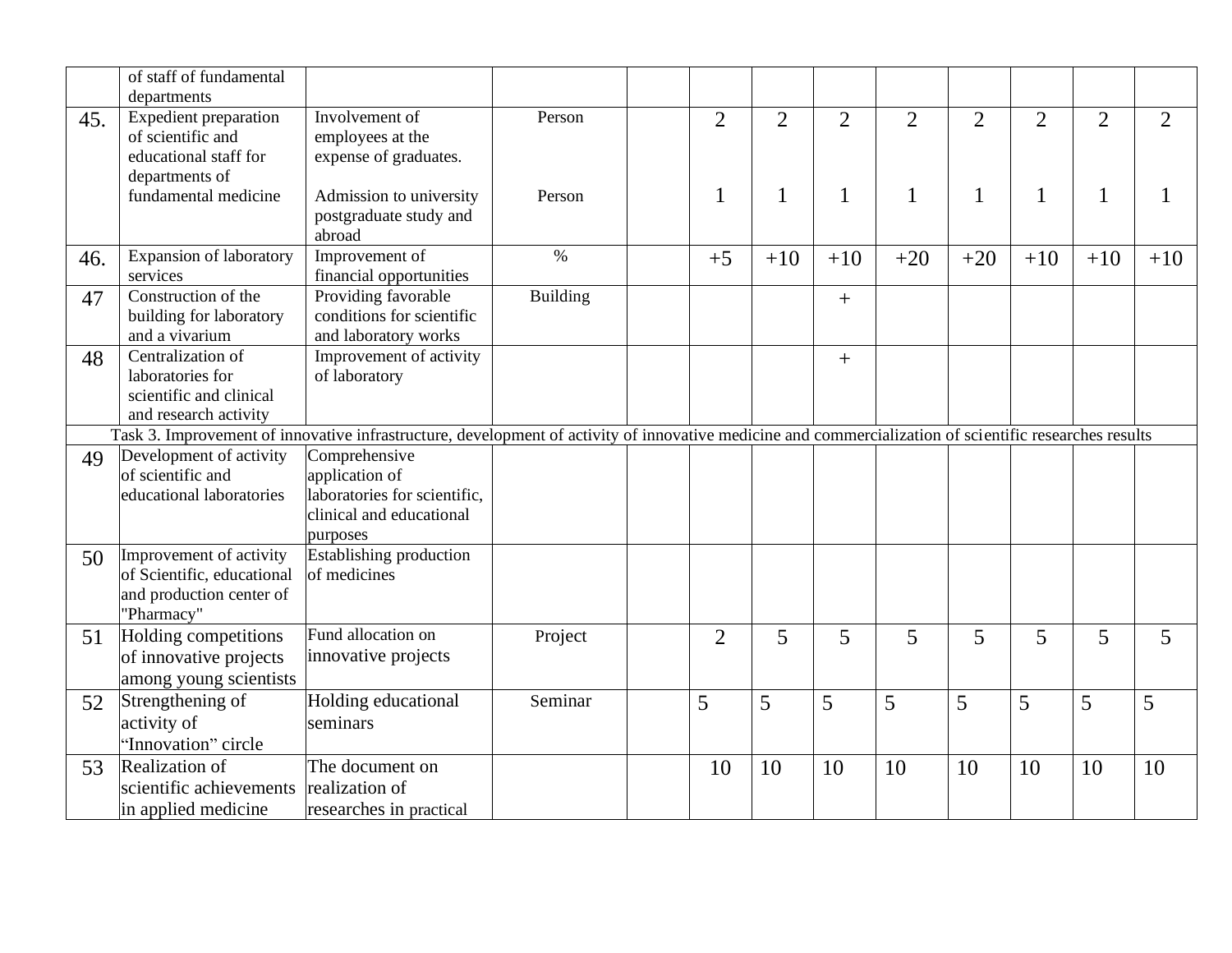|    |                          | medicine                                                                                                                                        |                  |                |                |                |                |        |               |              |       |               |
|----|--------------------------|-------------------------------------------------------------------------------------------------------------------------------------------------|------------------|----------------|----------------|----------------|----------------|--------|---------------|--------------|-------|---------------|
| 54 | Introduction of          | The document on                                                                                                                                 | Amount           |                | 10             | 10             | 10             | 10     | 10            | 10           | 10    | 10            |
|    | scientific achievements  | realization of                                                                                                                                  |                  |                |                |                |                |        |               |              |       |               |
|    | in educational process   | researches in                                                                                                                                   |                  |                |                |                |                |        |               |              |       |               |
|    |                          | educational process                                                                                                                             |                  |                |                |                |                |        |               |              |       |               |
| 55 | Activities for           | Increasing the list of                                                                                                                          | Person (in $%$ ) |                | $+10$          | $+10$          | $+12$          | $+12%$ | $+15$         | $+15$        | $+15$ | $+15$         |
|    | increasing of a rating   | medical services of                                                                                                                             |                  |                | $\frac{0}{0}$  | $\%$           | $\%$           |        | $\frac{0}{0}$ | $\%$         | $\%$  | $\frac{0}{0}$ |
|    | of Medical and           | the Center to the                                                                                                                               |                  |                |                |                |                |        |               |              |       |               |
|    | diagnostic center        | population                                                                                                                                      |                  |                |                |                |                |        |               |              |       |               |
|    | among other medical      |                                                                                                                                                 |                  |                |                |                |                |        |               |              |       |               |
|    | institutions of the city |                                                                                                                                                 |                  |                |                |                |                |        |               |              |       |               |
| 56 | Cooperation and          | Negotiation the                                                                                                                                 | Contract         |                | $\overline{2}$ | $\overline{2}$ | $\overline{2}$ |        |               | $\mathbf{1}$ |       |               |
|    | establishing mutually    | contracts on                                                                                                                                    |                  |                |                |                |                |        |               |              |       |               |
|    | advantageous             | cooperation.                                                                                                                                    |                  |                |                |                |                |        |               |              |       |               |
|    | conditions with          |                                                                                                                                                 | Visit            |                | $\overline{2}$ | 5              | 10             | 10     | 20            | 20           | 20    | 20            |
|    | foreign medical          | Participation of                                                                                                                                |                  |                |                |                |                |        |               |              |       |               |
|    | institutions             | foreign specialists in                                                                                                                          |                  |                |                |                |                |        |               |              |       |               |
|    |                          | medical work of the                                                                                                                             |                  |                |                |                |                |        |               |              |       |               |
|    |                          | Center                                                                                                                                          |                  |                |                |                |                |        |               |              |       |               |
|    |                          | Task 4. Improvement of scientific and educational activity by means of improvement of quality of research works, improvement of activity of PTS |                  |                |                |                |                |        |               |              |       |               |
|    | Improvement of           | The number of                                                                                                                                   |                  | and learners   |                |                |                |        |               |              |       |               |
| 57 | quality of research      | scientific articles                                                                                                                             | Exemplar         |                | 5              | 10             | 10             | 10     | 10            | 10           | 10    | 10            |
|    | works                    |                                                                                                                                                 |                  |                |                |                |                |        |               |              |       |               |
|    |                          | entering to the list of<br>Scopus journals                                                                                                      |                  |                |                |                |                |        |               |              |       |               |
|    |                          |                                                                                                                                                 |                  |                |                |                |                |        |               |              |       |               |
|    |                          | The number of                                                                                                                                   |                  |                | 40             | 100            | 70             | 70     | 60            | 60           | 70    | 80            |
|    |                          | scientific articles                                                                                                                             |                  |                |                |                |                |        |               |              |       |               |
|    |                          | entering to the list of                                                                                                                         |                  |                |                |                |                |        |               |              |       |               |
|    |                          | HAC journals of RF                                                                                                                              |                  |                |                |                |                |        |               |              |       |               |
| 58 | Improvement of           | Development of                                                                                                                                  | Quantity         | $\overline{2}$ | $\overline{2}$ | 10             | 5              | 5      | 5             | 5            | 5     | 5             |
|    | scientific activity of   | projects by students.                                                                                                                           |                  |                |                |                |                |        |               |              |       |               |
|    | students                 |                                                                                                                                                 |                  |                |                |                |                |        |               |              |       |               |
|    |                          | Increase in number of                                                                                                                           |                  |                |                |                |                |        |               |              |       |               |
|    |                          |                                                                                                                                                 | Quantity         | 20             | 20             | 80             | 50             | 80     | 80            | 90           | 90    | 100           |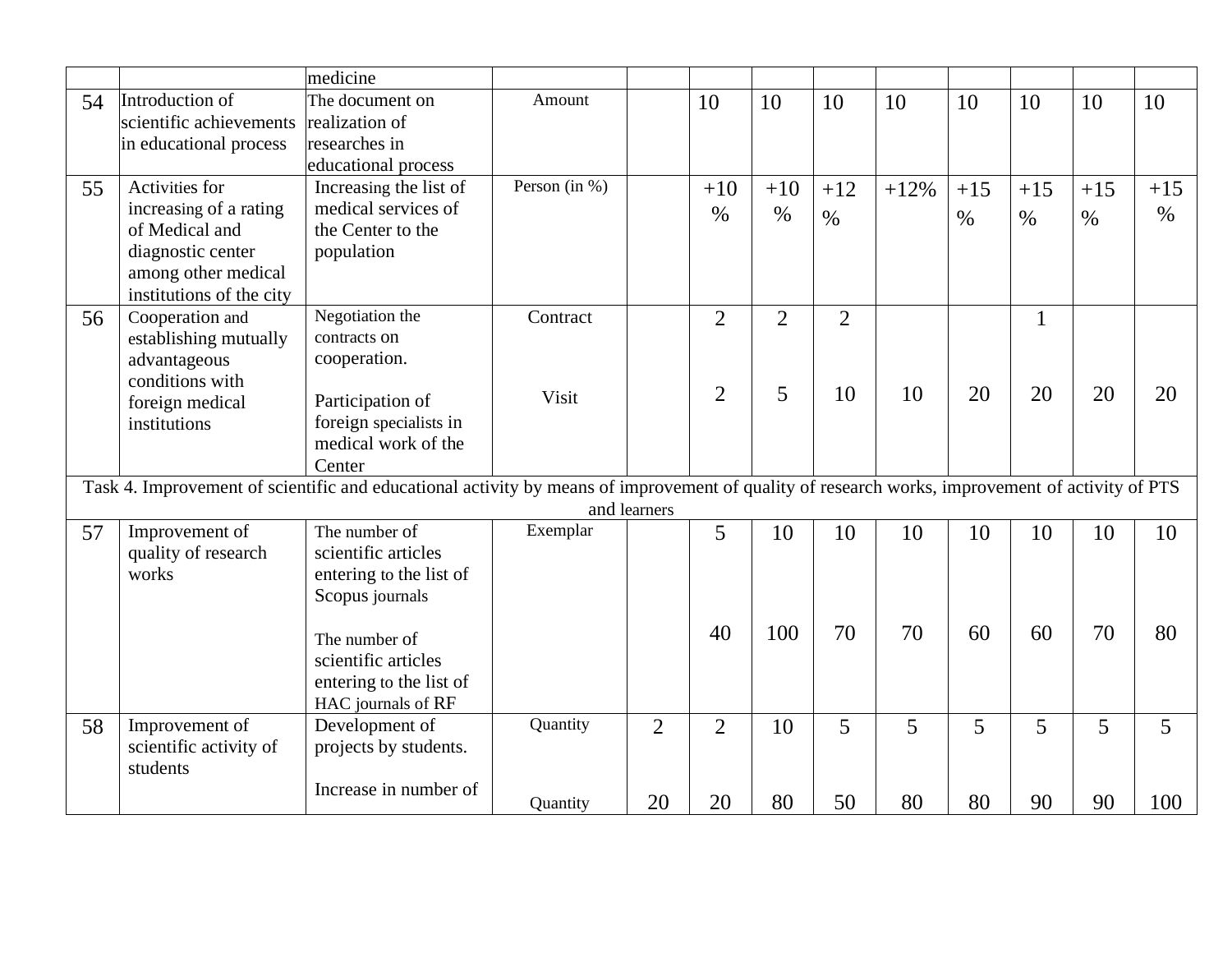|    |                                                                                                                     | scientific publications<br>of students                                                                                                             |                          |   |                |                |                |                |                |    |    |    |
|----|---------------------------------------------------------------------------------------------------------------------|----------------------------------------------------------------------------------------------------------------------------------------------------|--------------------------|---|----------------|----------------|----------------|----------------|----------------|----|----|----|
| 59 | Submission of<br>scientific publications<br>of the university in the<br>international scientific<br>community       | Participation of<br>scientists in scientific<br>international activities                                                                           | The number of<br>reports | 5 | 5              | 20             | 10             | 10             | 10             | 10 | 10 | 10 |
| 60 |                                                                                                                     | Participation of<br>graduate students and<br>students in the<br>international scientific<br>activities                                             | The number of<br>reports | 5 | 10             | 10             | 10             | 10             | 10             | 10 | 10 | 10 |
| 61 | The increase of level<br>of knowledge and<br>skills of research<br>employees                                        | Participation of<br>employees in<br>academic discourse<br>and exchange of<br>scientific experience                                                 | Persons                  | 5 | 10             | 10             | 10             | 10             | 10             | 10 | 10 | 10 |
|    |                                                                                                                     | Task 5. To promote in improvement of scientific and medical schools and carrying out scientific activities with involvement of foreign specialists |                          |   |                |                |                |                |                |    |    |    |
| 62 | Organization and<br>strengthening of<br>republican scientific<br>branch societies                                   | Ensuring systematic<br>activity and<br>accounting of<br>scientific societies                                                                       |                          |   | $+$            |                |                |                |                |    |    |    |
| 63 | Strengthening of<br>activity of scientific<br>societies                                                             | Carrying out branch<br>congresses                                                                                                                  | Congress<br>session      |   | $\overline{3}$ | $\overline{2}$ | $\overline{2}$ | $\overline{2}$ | $\overline{2}$ | 5  | 5  | 5  |
| 64 | The organization and<br>carrying out scientific<br>branch activities with<br>participation of<br>foreign scientists | Carrying out branch<br>scientific activities<br>with participation of<br>foreign scientists                                                        | Activity                 |   | $\overline{2}$ | 4              | 5              | 5              | 5              | 5  | 5  | 5  |
| 65 | Creation of conditions<br>on training and<br>discussion of<br>achievements and                                      | Holding educational<br>forums                                                                                                                      |                          |   | 1              | $\overline{2}$ | 1              |                | $\mathbf{1}$   | 1  | 1  | 1  |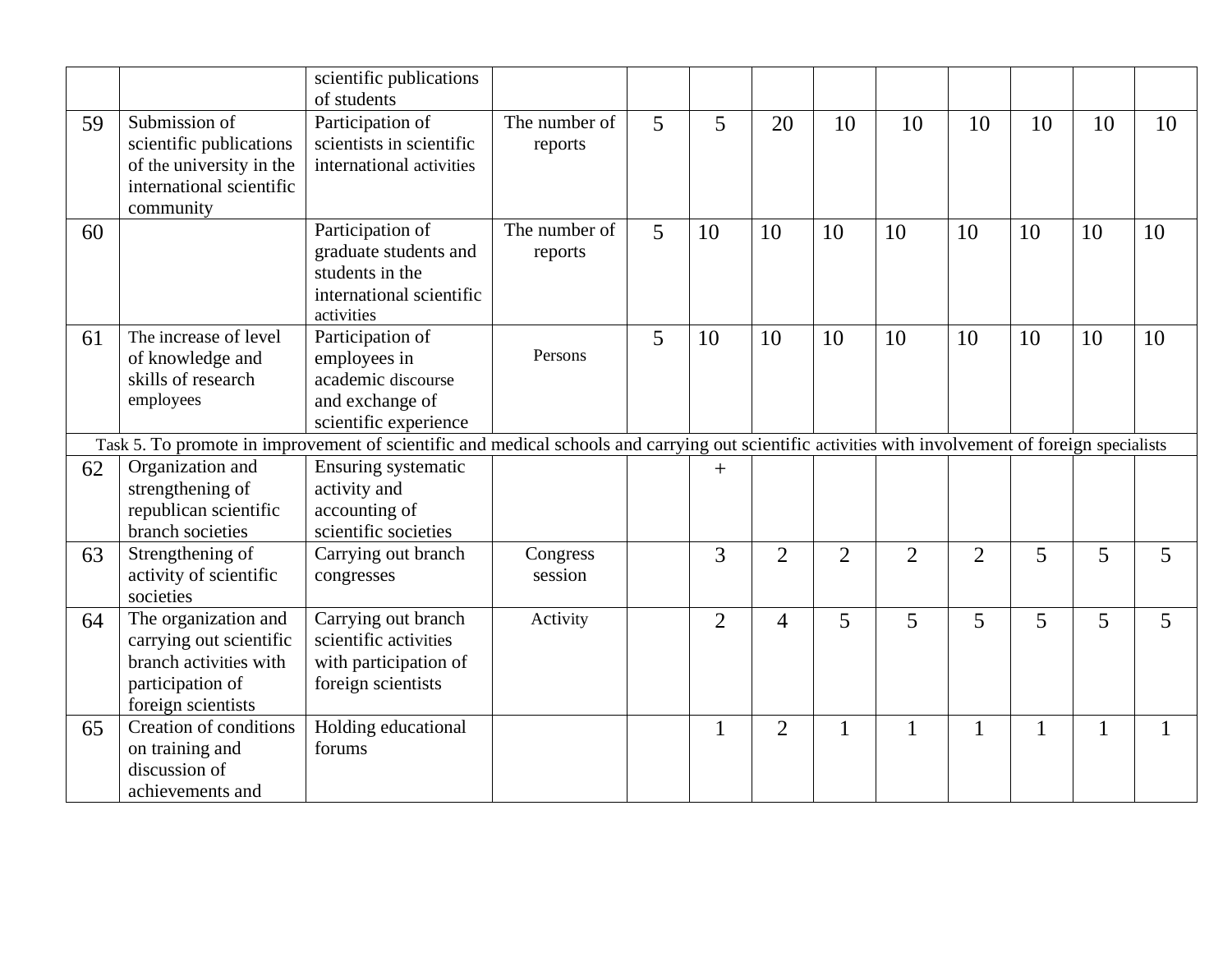|     | problems of education |                                                                                                                                                           |                          |       |       |       |       |        |       |       |       |       |
|-----|-----------------------|-----------------------------------------------------------------------------------------------------------------------------------------------------------|--------------------------|-------|-------|-------|-------|--------|-------|-------|-------|-------|
| 66  | Organization and      | Attraction of youth to                                                                                                                                    | % volume                 | 5     | 10    | 20    | 20    | 20     | 20    | 20    | 20    | 20    |
|     | holding the Youth     | scientific, creative and                                                                                                                                  |                          |       |       |       |       |        |       |       |       |       |
|     | forum                 | ideological works                                                                                                                                         |                          |       |       |       |       |        |       |       |       |       |
|     |                       | Purpose 4. Development of infrastructure and material and technical basis of the university                                                               |                          |       |       |       |       |        |       |       |       |       |
|     |                       | Task 1. Infrastructure modernizations of the university by creation of scientific and educational and clinical complexes and increase of their efficiency |                          |       |       |       |       |        |       |       |       |       |
|     |                       |                                                                                                                                                           | and an economic benefit. |       |       |       |       |        |       |       |       |       |
| 67  | Strengthening of the  | Creation of                                                                                                                                               |                          |       | $+$   |       | $+$   |        |       |       | $+$   |       |
|     | university bases      | educational and                                                                                                                                           |                          |       |       |       |       |        |       |       |       |       |
|     |                       | administrative                                                                                                                                            |                          |       |       |       |       |        |       |       |       |       |
|     |                       | buildings                                                                                                                                                 |                          |       |       |       |       |        |       |       |       |       |
| 68  | To promote the        | Effective activity of                                                                                                                                     |                          |       | $+$   |       |       |        |       |       |       |       |
|     | organization of       | educational and                                                                                                                                           |                          |       |       |       |       |        |       |       |       |       |
|     | educational structure | ideological structure                                                                                                                                     |                          |       |       |       |       |        |       |       |       |       |
|     | according to modern   |                                                                                                                                                           |                          |       |       |       |       |        |       |       |       |       |
|     | requirements          |                                                                                                                                                           |                          |       |       |       |       |        |       |       |       |       |
| 69  | Expansion of field    | Organization of                                                                                                                                           |                          |       | $+$   |       | $+$   |        |       |       |       |       |
|     | activity of Medical   | departments and                                                                                                                                           |                          |       |       |       |       |        |       |       |       |       |
|     | and diagnostic center | introduction of the                                                                                                                                       |                          |       |       |       |       |        |       |       |       |       |
|     |                       | latest medical and                                                                                                                                        |                          |       |       |       |       |        |       |       |       |       |
|     |                       | diagnostic methods                                                                                                                                        |                          |       |       |       |       |        |       |       |       |       |
| 70. | Organization and      | Strengthening of                                                                                                                                          | The number of            |       | $+10$ | $+15$ | $+15$ | $+15%$ | $+20$ | $+20$ | $+20$ | $+20$ |
|     | activity improvement  | activity of advisory                                                                                                                                      | consultations            |       | $\%$  | $\%$  | $\%$  |        | $\%$  | $\%$  | $\%$  | $\%$  |
|     | of advisory           | department at MDC                                                                                                                                         |                          |       |       |       |       |        |       |       |       |       |
|     | department at MDC     |                                                                                                                                                           |                          |       |       |       |       |        |       |       |       |       |
| 71. | Improvement of        | Efficiency of activity                                                                                                                                    | The number of            | $+10$ | $+10$ | $+15$ | $+15$ | $+15%$ | $+20$ | $+20$ | $+20$ | $+20$ |
|     | medical care to the   | of educational clinical                                                                                                                                   | patients                 | $\%$  | $\%$  | $\%$  | $\%$  |        | $\%$  | $\%$  | $\%$  | $\%$  |
|     | population by use of  | center "Stomatology"                                                                                                                                      |                          |       |       |       |       |        |       |       |       |       |
|     | innovative methods in | and Medical-diagnostic                                                                                                                                    |                          |       |       |       |       |        |       |       |       |       |
|     | medical work          | center                                                                                                                                                    |                          |       |       |       |       |        |       |       |       |       |
|     |                       | Task 2. Equipment of research base and educational buildings with modern technologies                                                                     |                          |       |       |       |       |        |       |       |       |       |
| 72. | Acquisition of        | Increase of                                                                                                                                               | Exemplar                 |       |       |       |       |        |       |       |       |       |
|     | information           | information                                                                                                                                               |                          |       |       |       |       |        |       |       |       |       |
|     | technologies for      | technologies amounts                                                                                                                                      |                          |       |       |       |       |        |       |       |       |       |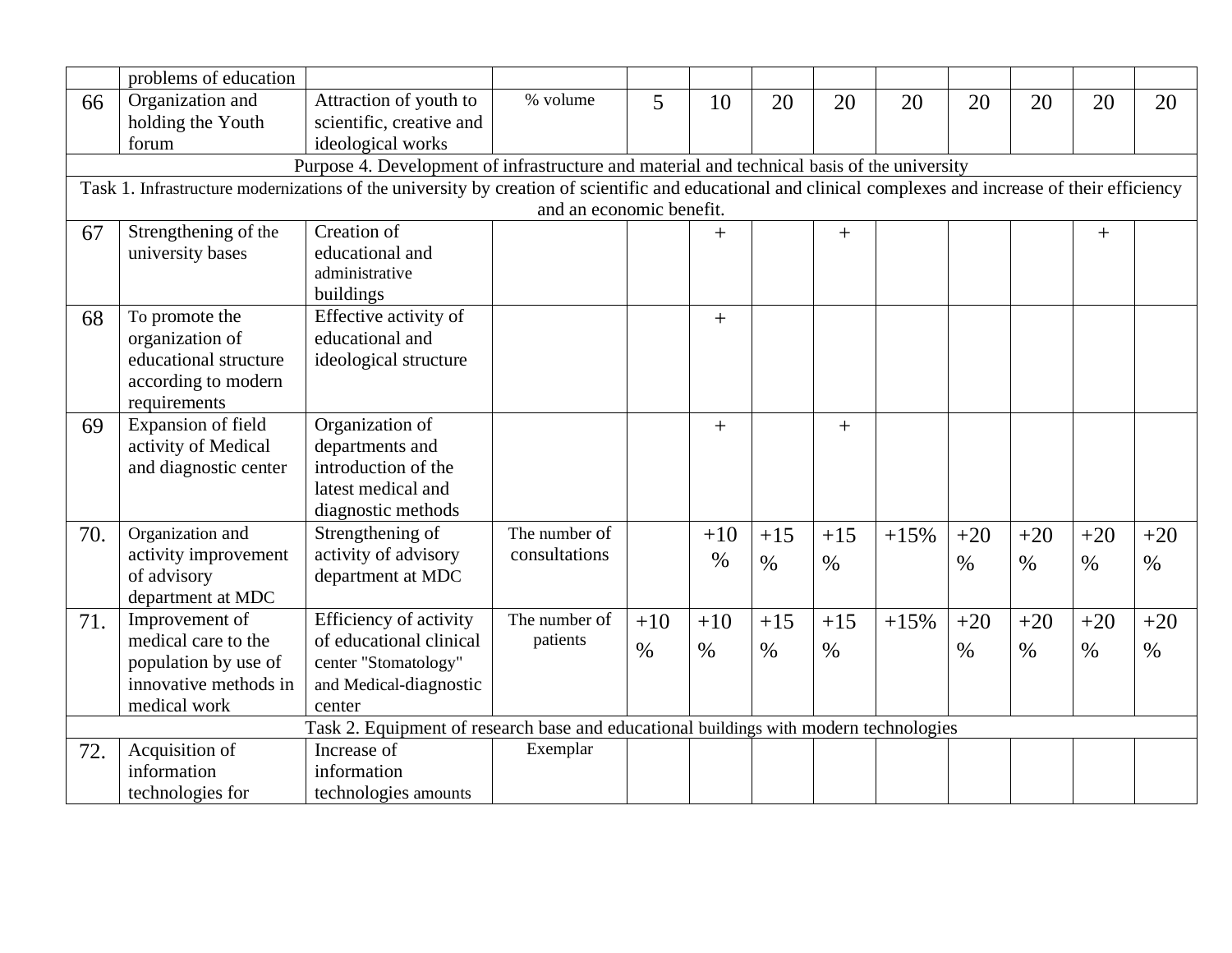|     | educational process     |                                                                                                                                                      |                       |              |                |                |                |                |                |                |                |                |
|-----|-------------------------|------------------------------------------------------------------------------------------------------------------------------------------------------|-----------------------|--------------|----------------|----------------|----------------|----------------|----------------|----------------|----------------|----------------|
| 73. | Providing educational   | Providing with                                                                                                                                       | Exemplar              |              |                |                |                |                |                |                |                |                |
|     | buildings with          | additional seats                                                                                                                                     |                       |              |                |                |                |                |                |                |                |                |
|     | furniture for           |                                                                                                                                                      |                       |              |                |                |                |                |                |                |                |                |
|     | educational process     |                                                                                                                                                      |                       |              |                |                |                |                |                |                |                |                |
| 74. | Acquisition of the      | Improvement of                                                                                                                                       |                       |              |                |                |                |                |                |                |                |                |
|     | necessary equipment     | production activity of                                                                                                                               |                       |              |                |                |                |                |                |                |                |                |
|     | for production of       | "Pharmacy" Center                                                                                                                                    |                       |              |                |                |                |                |                |                |                |                |
|     | drugs                   |                                                                                                                                                      |                       |              |                |                |                |                |                |                |                |                |
| 75. | Purchase of reactants   | Improvement of                                                                                                                                       |                       |              |                |                |                |                |                |                |                |                |
|     | and other laboratory    | quality of laboratory                                                                                                                                |                       |              |                |                |                |                |                |                |                |                |
|     | materials               | services to the                                                                                                                                      |                       |              |                |                |                |                |                |                |                |                |
|     |                         | population                                                                                                                                           |                       |              |                |                |                |                |                |                |                |                |
|     |                         | Task 3. Improvement of social, cultural, living conditions of students and employees by creation of sports complexes, hostels and other cultural     |                       |              |                |                |                |                |                |                |                |                |
|     |                         |                                                                                                                                                      | entertainment centers |              |                |                |                |                |                |                |                |                |
| 76. | Creation of conditions  | Construction of sports                                                                                                                               |                       |              |                |                | $^{+}$         |                |                |                |                |                |
|     | for carrying out        | grounds                                                                                                                                              |                       |              |                |                |                |                |                |                |                |                |
|     | activities              |                                                                                                                                                      |                       |              |                |                |                |                |                |                |                |                |
| 77. | Creation of cultural    | Ensuring access to                                                                                                                                   |                       |              |                |                | $+$            |                |                |                |                |                |
|     | centers                 | feeding stations                                                                                                                                     |                       |              |                |                |                |                |                |                |                |                |
| 78. | Improvement of          | Carrying out repair in                                                                                                                               |                       |              |                |                | $+$            |                |                | $+$            |                |                |
|     | hostels' conditions     | students' hostels                                                                                                                                    |                       |              |                |                |                |                |                |                |                |                |
| 79. | Reconstruction of       | Repair of the                                                                                                                                        |                       |              |                |                | $^{+}$         |                |                |                |                |                |
|     | university sanatorium   | household cultural                                                                                                                                   |                       |              |                |                |                |                |                |                |                |                |
|     | in Ramit gorge          | centers                                                                                                                                              |                       |              |                |                |                |                |                |                |                |                |
| 80. | Carrying out activities | Increases of level of                                                                                                                                | Activity              |              | 1              | $\overline{2}$ | $\overline{2}$ | $\overline{2}$ | $\overline{2}$ | $\overline{2}$ | $\overline{2}$ | $\overline{2}$ |
|     | on creation of          | culture of university                                                                                                                                |                       |              |                |                |                |                |                |                |                |                |
|     | favorable atmosphere    | staff                                                                                                                                                |                       |              |                |                |                |                |                |                |                |                |
|     | for collective work     |                                                                                                                                                      |                       |              |                |                |                |                |                |                |                |                |
|     |                         | Task 4. Organization of educational, cultural and social activity of the university according to requirements of the modern world and improvement of |                       |              |                |                |                |                |                |                |                |                |
|     |                         |                                                                                                                                                      |                       | its activity |                |                |                |                |                |                |                |                |
| 81. | Organization of         | Expansion of activity                                                                                                                                | circle                |              | $\overline{2}$ |                | $\overline{2}$ |                | $\overline{2}$ |                | $\overline{2}$ |                |
|     | cultural circles at     | of education and                                                                                                                                     |                       |              |                |                |                |                |                |                |                |                |
|     | education and culture   | culture department                                                                                                                                   |                       |              |                |                |                |                |                |                |                |                |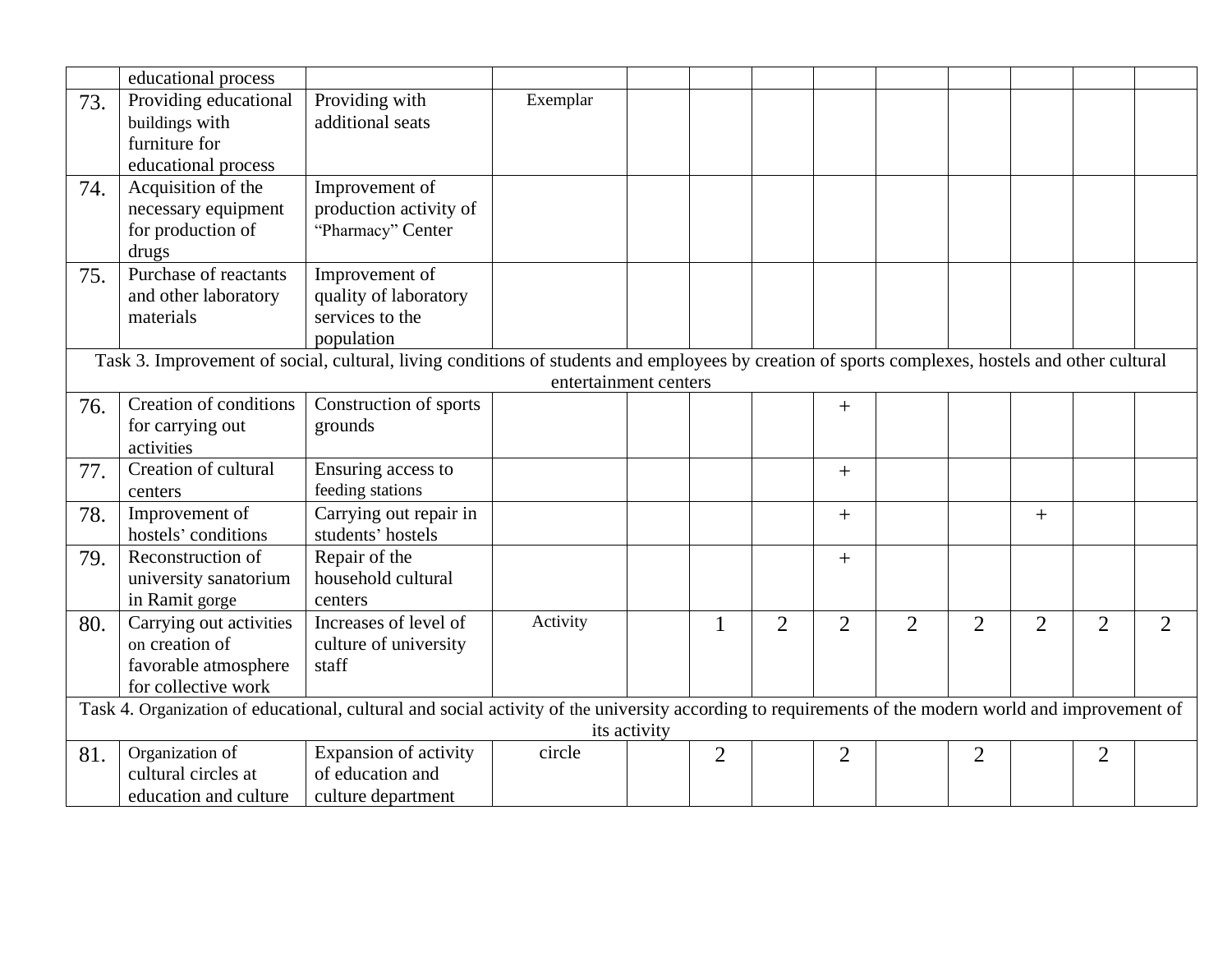|                                                                                                                                                | department              |                        |               |            |                |                |                |      |                |      |      |        |
|------------------------------------------------------------------------------------------------------------------------------------------------|-------------------------|------------------------|---------------|------------|----------------|----------------|----------------|------|----------------|------|------|--------|
| 82.                                                                                                                                            | Improvement of          | Efficiency of          |               | $+$        | $+$            | $+$            | $+$            | $+$  | $^{+}$         | $+$  | $+$  | $^{+}$ |
|                                                                                                                                                | activity of students    | educational,           |               |            |                |                |                |      |                |      |      |        |
|                                                                                                                                                | Council                 | propaganda and         |               |            |                |                |                |      |                |      |      |        |
|                                                                                                                                                |                         | cultural activity of   |               |            |                |                |                |      |                |      |      |        |
|                                                                                                                                                |                         | youth                  |               |            |                |                |                |      |                |      |      |        |
| 83.                                                                                                                                            | Composition of the      | Realization of         |               |            |                | $+$            | $+$            | $+$  | $\overline{+}$ | $+$  |      |        |
|                                                                                                                                                | program for increase    | program activities     |               |            |                |                |                |      |                |      |      |        |
|                                                                                                                                                | theculture and          |                        |               |            |                |                |                |      |                |      |      |        |
|                                                                                                                                                | ideology of youth       |                        |               |            |                |                |                |      |                |      |      |        |
|                                                                                                                                                | during 2018-2023.       |                        |               |            |                |                |                |      |                |      |      |        |
| Task 5. Improvement of access to scientific and medical information by improvement of control system of education and the automated electronic |                         |                        |               |            |                |                |                |      |                |      |      |        |
| system                                                                                                                                         |                         |                        |               |            |                |                |                |      |                |      |      |        |
| 84.                                                                                                                                            | Creation of electronic  | Systematic providing   |               |            |                |                |                |      |                |      |      |        |
|                                                                                                                                                | base indicators of the  | of informations        |               |            |                |                |                |      |                |      |      |        |
|                                                                                                                                                | university activity     |                        |               |            |                |                |                |      |                |      |      |        |
| 85.                                                                                                                                            | Acquisition of the      | Improvement of         |               |            |                |                |                |      |                |      |      |        |
|                                                                                                                                                | equipment for           | system of              |               |            |                |                |                |      |                |      |      |        |
|                                                                                                                                                | innovative technology   | videoconferences       |               |            |                |                |                |      |                |      |      |        |
|                                                                                                                                                | of training             |                        |               |            |                |                |                |      |                |      |      |        |
| 86.                                                                                                                                            | Improvement the         | Full ensuring          | Updating of   | $\ddot{+}$ | $\overline{+}$ | $+$            | $\overline{+}$ | $+$  | $+$            | $+$  | $+$  | $+$    |
|                                                                                                                                                | activity of the         | information access by  | information   |            |                |                |                |      |                |      |      |        |
|                                                                                                                                                | university website      | the university website |               |            |                |                |                |      |                |      |      |        |
| 87.                                                                                                                                            | Strengthening of        | Availability of        | % of training | 100        | 100            | 100            | 100            | 100% | 100            | 100  | 100  | 100    |
|                                                                                                                                                | electronic base of      | training materials     | materials     | $\%$       | $\%$           | $\%$           | $\%$           |      | $\%$           | $\%$ | $\%$ | $\%$   |
|                                                                                                                                                | scientific library      |                        |               |            |                |                |                |      |                |      |      |        |
| Purpose 5. Improvement of monitoring system and effective management of the university                                                         |                         |                        |               |            |                |                |                |      |                |      |      |        |
| Task 1. Development of effective system of planning and high-quality management at the university                                              |                         |                        |               |            |                |                |                |      |                |      |      |        |
| 88.                                                                                                                                            | Training of specialists | Professional           | The number of |            | $\overline{2}$ | $\overline{2}$ | 5              | 5    | 5              | 5    | 5    | 5      |
|                                                                                                                                                | in the strategic        | development and        | persons       |            |                |                |                |      |                |      |      |        |
|                                                                                                                                                | management sphere,      | retraining of          |               |            |                |                |                |      |                |      |      |        |
|                                                                                                                                                | projects management     | employees              |               |            |                |                |                |      |                |      |      |        |
|                                                                                                                                                | of personal and quality |                        |               |            |                |                |                |      |                |      |      |        |
| 89.                                                                                                                                            | Realization of modern   | Holding seminars on    | The number of |            | 50             | 50             | 50             | 50   | 50             | 50   | 50   | 50     |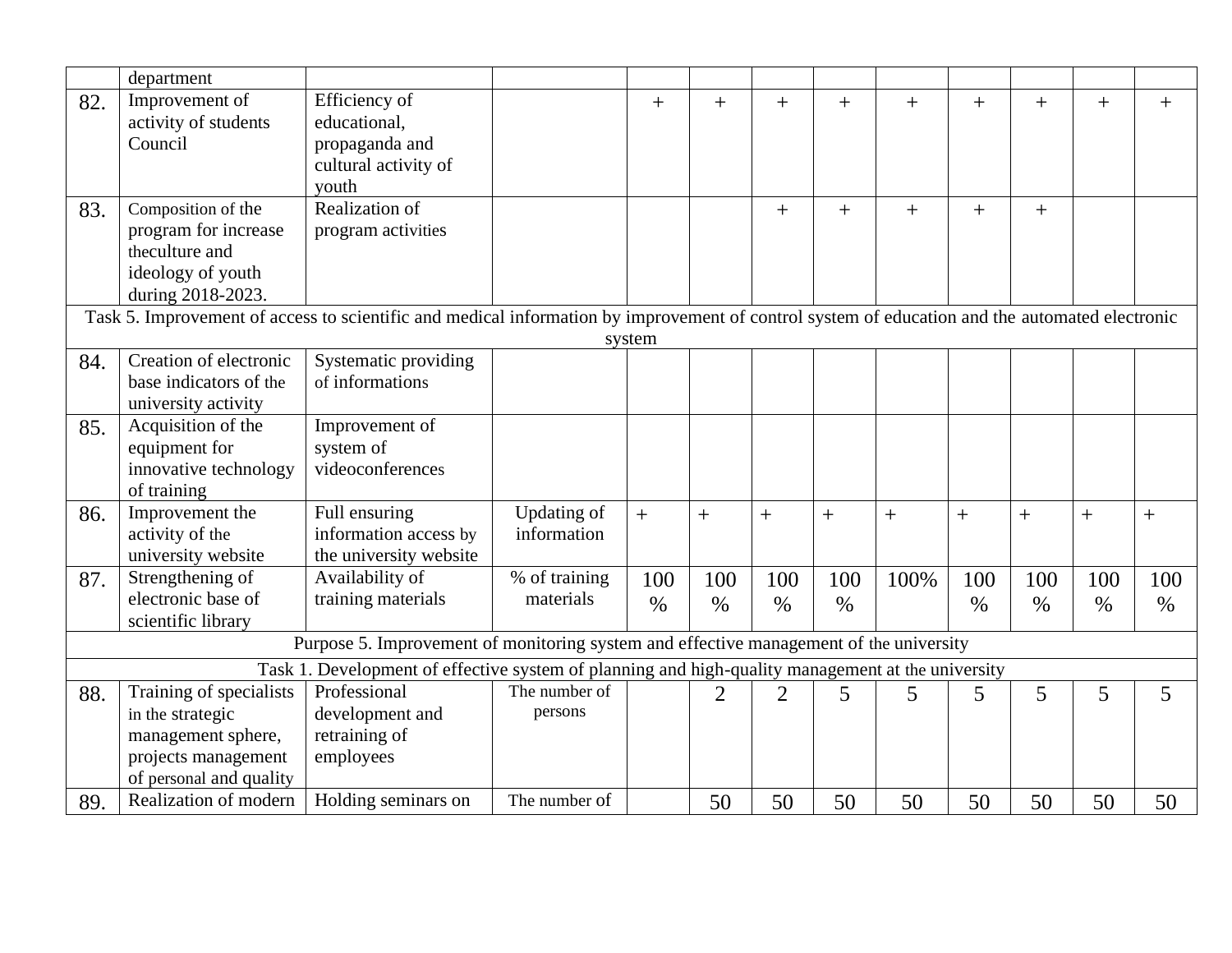|                                                                                                           | methods of planning<br>the university<br>structures                                                                                                | training methods of<br>strategic planning<br>Development of<br>methodical workbooks<br>on planning, projects<br>management and<br>programs | attendees                    |  | $+$            | $^{+}$             | $+$   |                |        |        |        |        |
|-----------------------------------------------------------------------------------------------------------|----------------------------------------------------------------------------------------------------------------------------------------------------|--------------------------------------------------------------------------------------------------------------------------------------------|------------------------------|--|----------------|--------------------|-------|----------------|--------|--------|--------|--------|
| Task 2. Introduction of structure requirements of quality monitoring system in activity of the university |                                                                                                                                                    |                                                                                                                                            |                              |  |                |                    |       |                |        |        |        |        |
| 90.                                                                                                       | Acceptance of model<br>of quality<br>management system                                                                                             | Development of<br>instructions on quality                                                                                                  |                              |  | $+$            |                    |       |                |        |        |        |        |
| 91.                                                                                                       | Development of<br>policy on quality                                                                                                                | Existence of policy on<br>quality                                                                                                          |                              |  |                | $^{+}$             |       |                |        |        |        |        |
| 92.                                                                                                       | Introduction of quality<br>management system                                                                                                       | Automation of all<br>structures of<br>administration                                                                                       |                              |  |                | $^{+}$             | $+$   |                |        |        |        |        |
| 93.                                                                                                       | Training all<br>employees in<br>monitoring of quality,<br>training of internal<br>observers                                                        | Holding of seminars,<br>the number of<br>employees which<br>received certificates                                                          | The number of<br>employees   |  | $\overline{2}$ | $\mathbf{1}$       | 5     | $\overline{2}$ |        |        |        |        |
| 94.                                                                                                       | Development of<br>office-work structures<br>according to quality<br>management system                                                              | Introduction of quality<br>management system<br>in structures                                                                              | $\%$                         |  |                | 20                 | $+20$ | $+20$          | $+20$  | $+20$  |        |        |
|                                                                                                           | Task 3. Organization of modern system monitoring, assessment of activity of the university structures and strengthening of the university activity |                                                                                                                                            |                              |  |                |                    |       |                |        |        |        |        |
| 95.                                                                                                       | Development of<br>indicators<br>determination of<br>efficiency of the<br>university activity                                                       | Providing an effective<br>assessment of activity<br>of structures                                                                          | Development of<br>Regulation |  | $+$            |                    |       |                |        |        |        |        |
| 96.                                                                                                       | Development of<br>mechanisms of                                                                                                                    | Efficiency of activity<br>and elimination of                                                                                               | Analytic analyze             |  |                | $\hspace{0.1mm} +$ | $+$   | $^{+}$         | $^{+}$ | $^{+}$ | $^{+}$ | $^{+}$ |